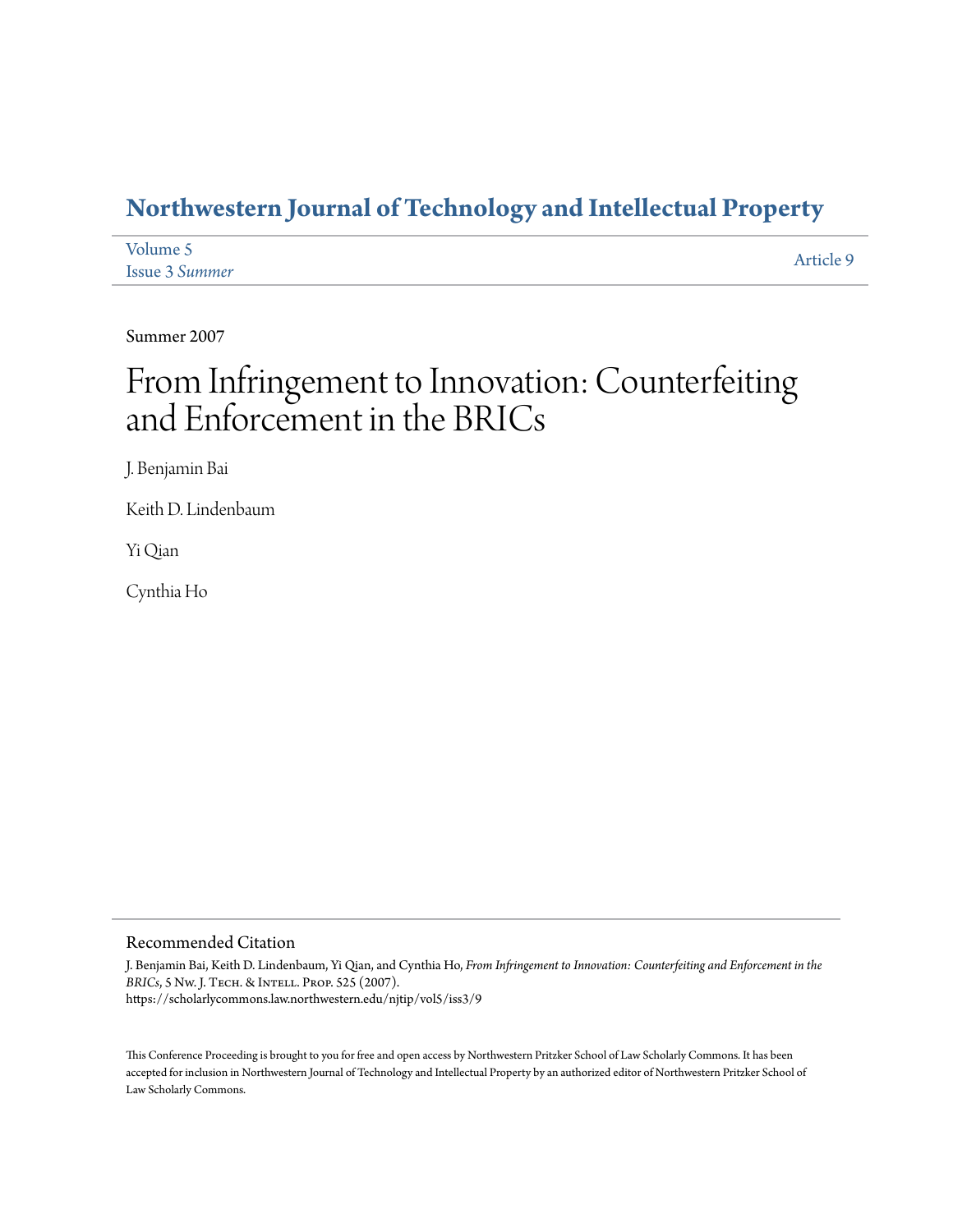# NORTHWESTERN JOURNAL OF TECHNOLOGY AND INTELLECTUAL PROPERTY

## **From Infringement to Innovation: Counterfeiting and Enforcement in the BRICs**

*J. Benjamin Bai, Keith D. Lindenbaum, Yi Qian, and Cynthia Ho* 



Summer 2007 VOL. 5, NO. 3

© 2007 by Northwestern University School of Law Northwestern Journal of Technology and Intellectual Property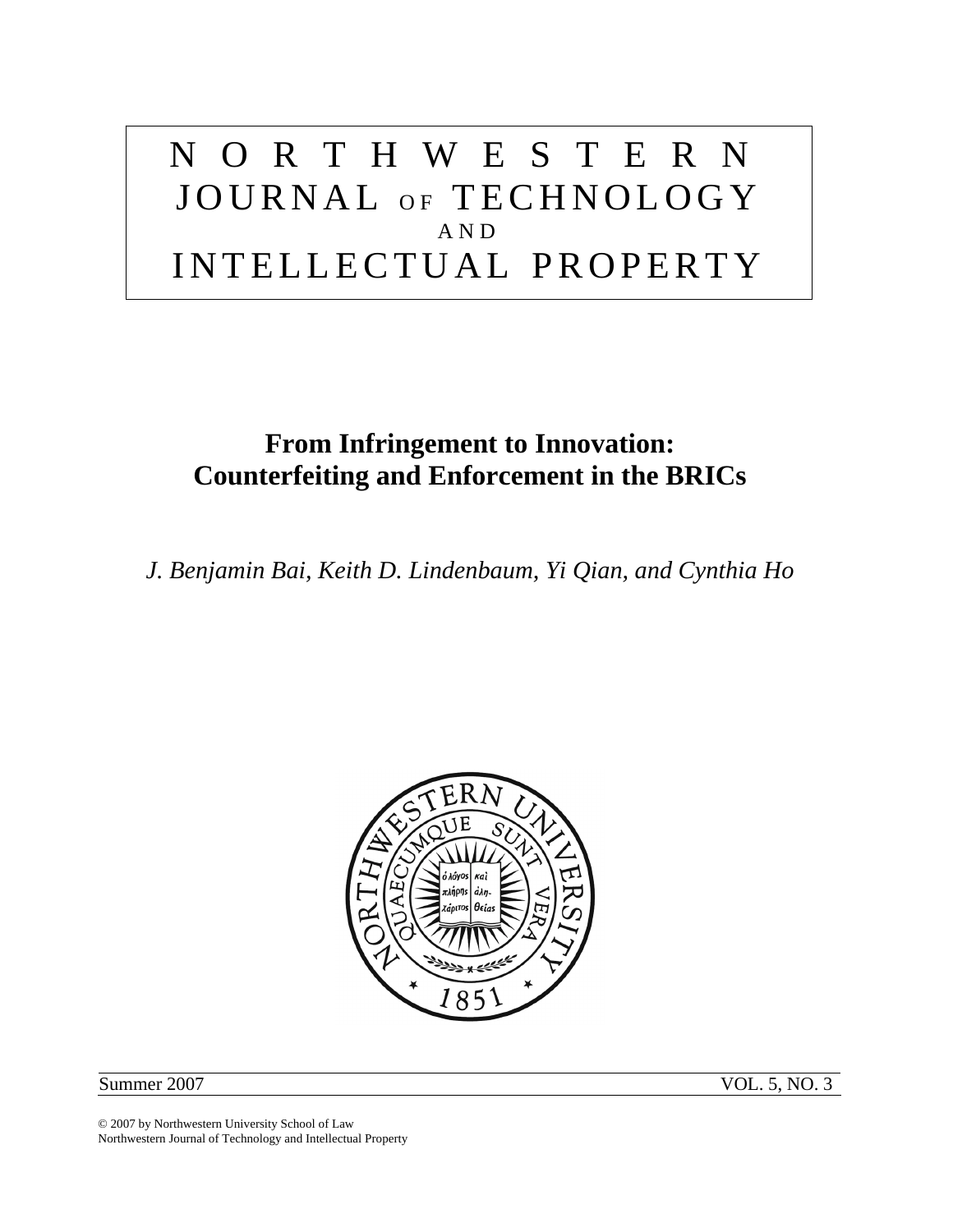# **From Infringement to Innovation: Counterfeiting and Enforcement in the BRICs**

#### **J. Benjamin Bai, Keith D. Lindenbaum, Yi Qian, \* \*\* [\\*\\*\\*](#page-2-2) and Cynthia Ho[\\*\\*\\*\\*](#page-2-3)**

¶1 MR. LEV: We're going to get started again for the final panel.

 $\mathbb{I}^2$  I'd like to again thank Foley & Lardner for being the Premier sponsor of this event. There will be a reception immediately afterward so I won't say anything else at the end. But just one word. I'd also really like to thank Jones Day and Ben Bai for being here as well from Dallas, because they're sponsoring this particular panel.

¶3 If you're here getting CLE credit, this is important, in order to get the CLE credit we need you to fill out those two forms that you got in your CLE materials and either give them to me or Jodie, who is in the back of the room, or just leave them on the table in the Atrium where you registered, and we'll make sure that your certificates get emailed to you.

¶4 So without any other words I'll leave it to Professor Ho to start the panel.

¶5 MS. HO: Hi, Everybody, and thanks for sticking with us on a beautiful Friday afternoon in Chicago. I think we've got a really exciting panel, so I'm happy that you're all with us.

¶6 I don't want to spend a long time on introduction of speakers because I want to leave plenty of time for their presentations and discussions, so let me just briefly introduce you to our speakers and sort of the general topics.

¶7 We're basically building upon what we talked about in the last panel. The last panel we got sort of a detailed overview generally of the laws in the various BRIC countries, so what we're going to do in this panel is move more towards enforcement issues. So I've got three panelists to talk about three slightly different issues.

¶8 We've got Benjamin Bai from Jones Day who is going to first talk about infringement and enforcement using China as a case study.

¶9 And then Keith Lindenbaum from Foley & Lardner is going to talk about enforcement in BRIC countries in generally.

¶10 And finally Yi Qian is going to talk about I think mostly China.

¶11 MS. QIAN: Actually, most general.

¶12 MS. HO: General again, but I think the real distinction that she's going to bring is an economic perspective.

<span id="page-2-1"></span><span id="page-2-0"></span>¶13 So I think we're going to have a really interesting discussion here amongst our panelists, and then finally we'll open it up for discussion.

<sup>\*</sup> Panel speaker. Dr. Bai is a partner with the law firm Jones Day.

Panel speaker. Mr. Lindenbaum is a partner with the law firm Foley & Lardner LLP.

<span id="page-2-2"></span><sup>\*\*\*</sup> Panel speaker. Ms. Qian is an assistant professor in marketing at Northwestern University Kellogg<br>School of Management.

<span id="page-2-3"></span>Panel moderator. Ms. Ho is an associate professor of law at Loyola University Chicago School of Law.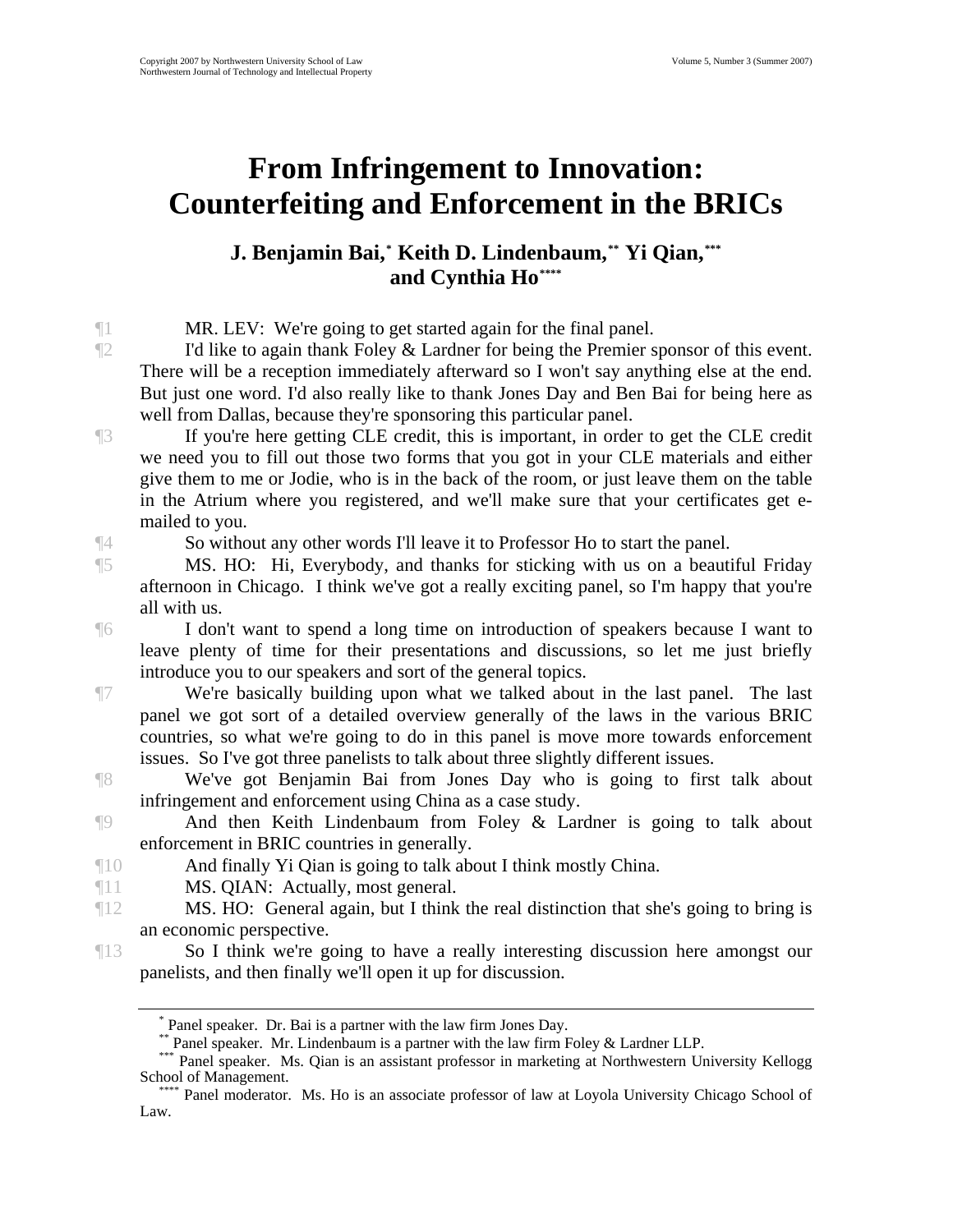- ¶14 So obviously we've got both practicing attorneys with global IP experience, as well as an academic perspective.
- ¶15 So without further ado, I'll let Benjamin get started.
- ¶16 MR. BAI: Thank you, Cynthia.
- ¶17 Let's do something fun here because you're tired. You're thinking, "Gosh, how am I going to sit through this next hour, especially when Professor gets up and talks about economic theory." Let's do a show of hands. How many of you have heard China has IP enforcement problems, raise your hands.
- ¶18 (A show of hands.)
- ¶19 MR. BAI: You haven't heard? Anyone else? You haven't heard China has got IP problems? Everyone, right?
- ¶20 I'm not going to ask -- please keep your hands up. I'm not going to ask you to tell me who has personally enforced IP, because I know there are law students here, so the question is who has personally enforced IP or heard of someone who personally enforced IP, keep your hands up.
- ¶21 UNIDENTIFIED SPEAKER: In China?
- ¶22 MR. BAI: Sorry?
- ¶23 UNIDENTIFIED SPEAKER: In China?
- ¶24 MR. BAI: Yes. I'm talking about China. Okay. Look around. There are still quite a few hands here. So what are the results? Did you lose or did you win?
- ¶25 UNIDENTIFIED SPEAKER: Win.
- ¶26 MR. BAI: You won. What about the rest of the hands?
- ¶27 UNIDENTIFIED SPEAKER: I think it's an ongoing process still.
- ¶28 UNIDENTIFIED SPEAKER: We lost, but not in court. There were government officials involved and they covered the whole thing so we couldn't even sue.
- ¶29 MR. BAI: They covered the whole thing. Let's talk about that. The reality is a lot of people have heard of problems, enforcement problems in China, but I will have data to show you that not a whole lot of people went into China and enforced their IP.
- ¶30 Rule No. 1, IP rights are private rights. If you don't enforce your rights, you should not cry foul on the sideline. This is true in the U.S., this is true in China, and anywhere else in the world. Rule No. 2, subject to some exceptions, IP rights are territorial, especially patent rights.
- ¶31 Copyrights are different. You know, China is a member of the Berne Convention so you can have copyrights created here and enforceable in China, which people have done.

¶32 Trademark, sort of halfway in between. If you don't have a patent in China, you can't complain these guys are infringing your patents. In fact, I made a lot of money by clients who came to me and said five years ago, "I didn't file a patent application in China, now these bad guys are knocking me off." Instead of going into China to enforce a patent, we had to come up with a very complicated scheme to enforce their rights. How to do it? Because if you have a patented component made in China where you don't have a patent right, when you import it into the U.S. I can file an ITC proceeding, I can sue them in District Court. But do you know how expensive that is? An average patent litigation case going from start to finish going through trial, \$3.5 million. In China I can do it for half a million dollars for a very complicated case. So this is sort of the reality.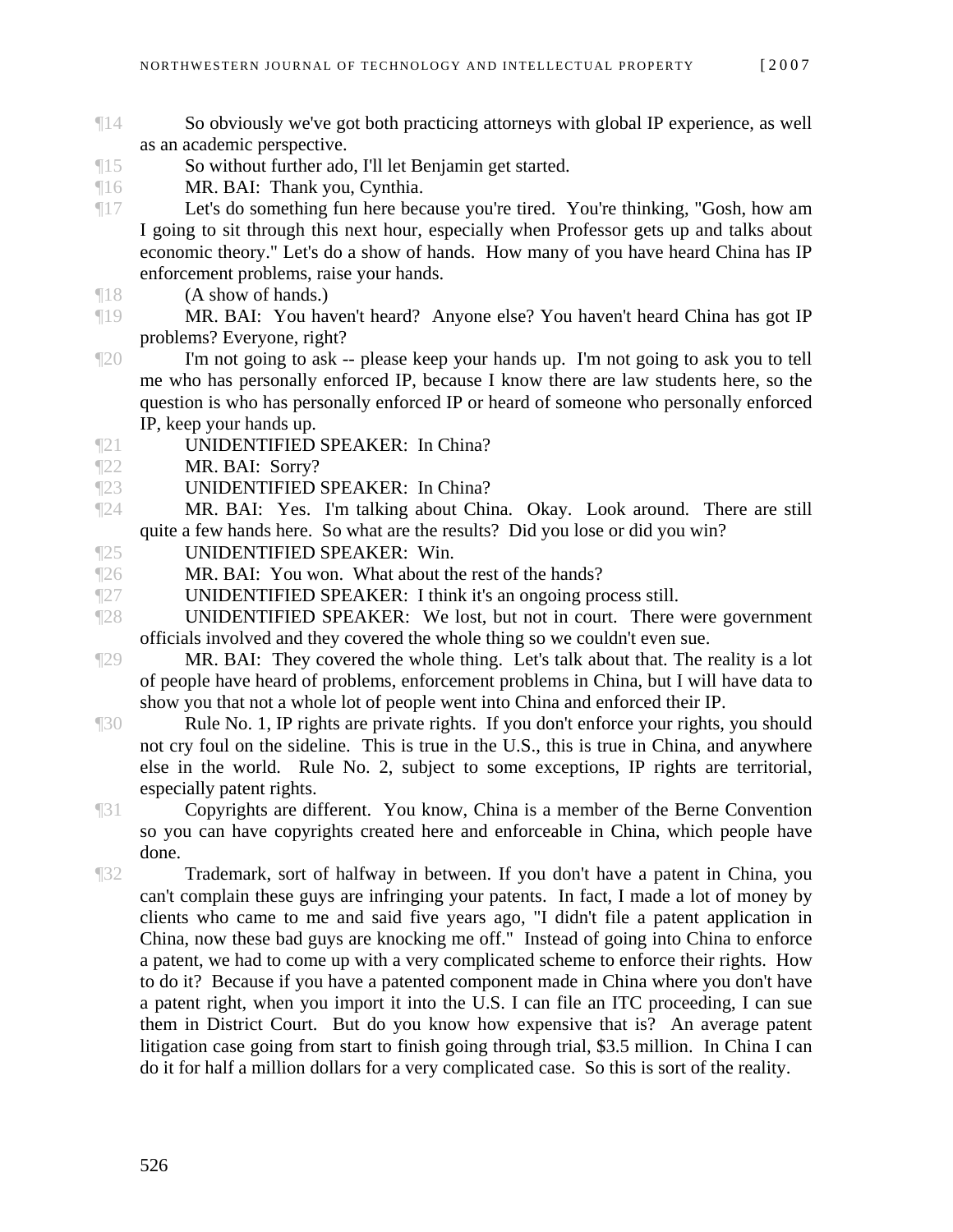¶33 If you don't file in China, then there is -- when it comes to time to enforce your rights it is very expensive. And also they make things in China and then ship it around the world, you have to file also in Korea, Japan, Germany, France and U.S., and you know what, only the good old United States has broad discovery procedures. So what you ended up having is in most jurisdictions you don't have discovery, you don't have evidence of infringement, you can't even get into court. But if you had filed a patent application in China, you would have solved all these problems.

¶34 With that background, let me get into my presentation. Julie Lee laid a very good foundation for my speech, so I'm not going to repeat what she said. In China it has a two track enforcement system, which is unique. In the U.S. you only go to courts, other than customs agencies which are ineffective, as ineffective as Chinese customs. You almost have no hope of finding infringing goods just because there are so many shipments coming in and out.

¶35 In China you can go to various agencies for trademark, copyright and patent infringement, and the vast majority of these cases, administrative cases involve Chinese parties just because most foreign parties don't know about it. It is actually quite effective if it is simple cases.

¶36 What Wall Street Journal or New York Times didn't tell you is in 2005 China became the largest, the most litigious country in the world for IP disputes. This is sort of the double digit growth that they saw in terms of IP suits filed in Chinese courts, these are courts of first instance. While the economy is going through double digit growth, so are their lawsuits.

¶37 I'm not going to go through all these statistics. Just look at 2005 because this is sort of the watershed year for China. China saw 13,000-and-some lawsuits, whereas United States saw about 11,000. There are a similar number of patent cases. I'm a patent lawyer and I specialize in patent cases, so these cases are more interesting to me.

The Summary of the shocking statistic is that of 13,000 cases, there are only less than 300 cases that involved foreign litigants, defendants as well as plaintiffs. Now, you can draw the conclusion. The whole world says China doesn't protect IP, so this perception became reality and people don't go into China and enforce their rights. As private rights, how can you even cry foul when you don't enforce your own rights? I've said enough so I'm not going to repeat this.

¶39 Also on the legislative front, China has seven forms of IP crimes. I'm not going to read through my slides, and you don't need to read it either because it is Friday afternoon, 4:00. To summarize, for certain serious cases of copyright, trademark infringement cases it is criminal. The seriousness is defined by the number of copies or economic losses you cause -- that infringers have caused to the rights holder. If that is the case, then it is criminal, and each year 300-some people were sentenced to jail for IP infringement.

¶40 Now, let me compare this to the United States. How many people went to jail last year for IP crime? I would say no more than ten.

¶41 So United States filed a WTO complaint about what? About this IP criminal code. There are two complaints. One is market access, which has nothing to do with IP. Another is pretty much copyright issues. They were complaining about the threshold for criminal -- the criminal statute to kick in is instead of 1,000 copies. If you sold more than 1,000 copies then some of these codes will kick in.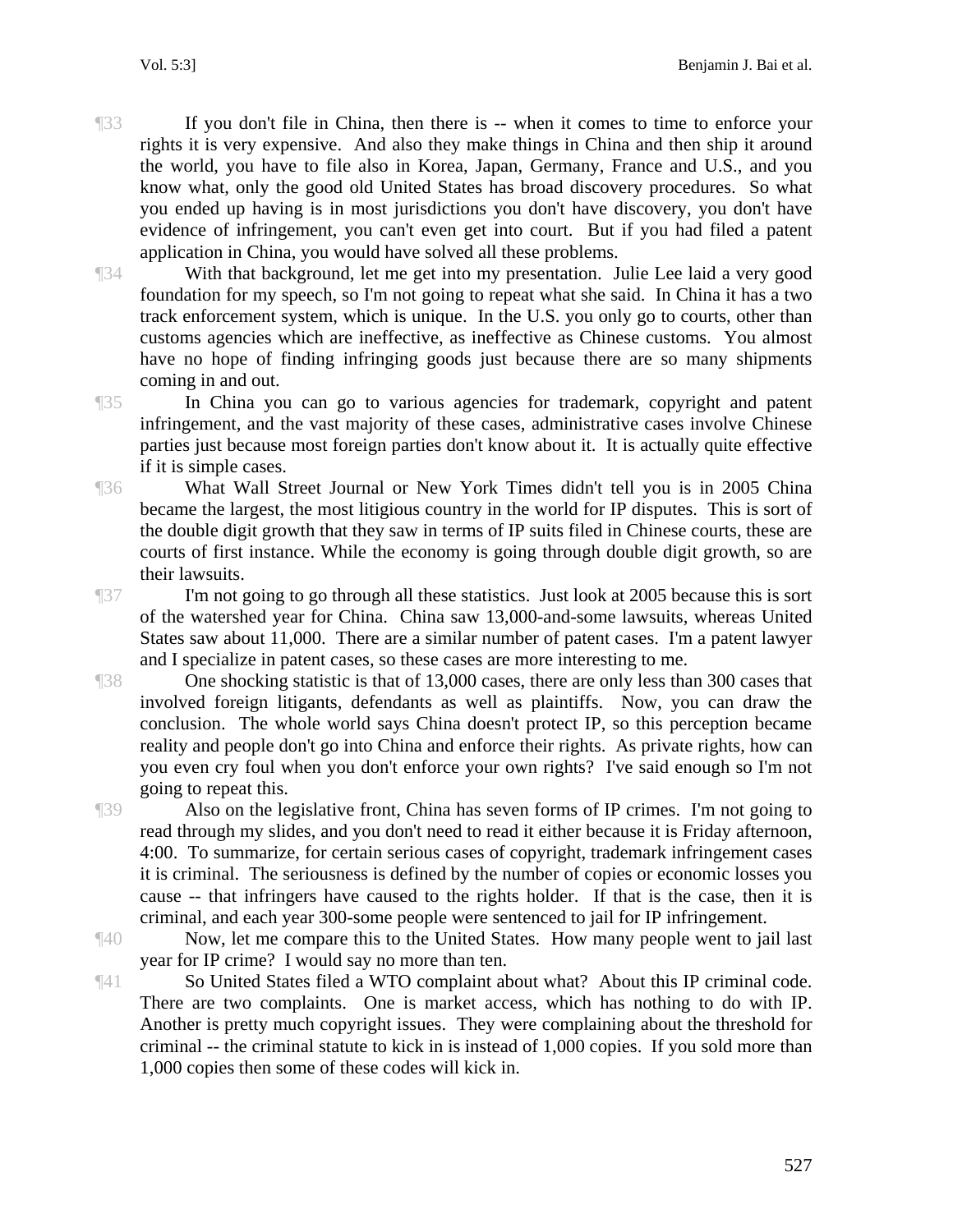- 
- ¶42 The Chinese Supreme Court just issued an interpretation about a week before this complaint was filed, and lowered from 1,000 to 500. That was not good enough for the USTR. They said, "Well, you know, there is still a safe harbor because if someone sold 499 then he's not criminal. Well, yes, he's not criminal, but there are civil remedies.

¶43 I debated yesterday in Washington, DC, with the USTR on this issue. I said these laws are TRIPS compliant. So if there is any TRIPS scholars here, I'm willing to debate with any one of you. These laws are more than TRIPS compliant. It has got more -basically China has gone further than the United States. I actually challenge anyone to find similar criminal codes in the United States. I challenged the USTR to find me codes, and he said, "Yes, we do. In the U.S. we do." But he couldn't quote me the sections, so you draw conclusions.

¶44 All right. Let me talk about some of the fun stuff. How do you sue? They're only two years of the statute of limitations, so you've got to do it very quickly and it is a known or should have known standard. So if you don't do it, two years go by real quickly. There are ways to toll this statute of limitations. This is a very quirky Chinese law. I don't think I have time and I'm not going to explain this, how to do it.

¶45 There are declaration of non-infringement, which are similar to DJ actions. So instead of being a defendant you could bring a lawsuit to be a plaintiff.

¶46 In China there are two instance court systems. The first instance is a trial court with appeal goes to the second instance. IP cases are mostly started in intermediate courts with appeal as a matter of right goes to the higher court. There are cases where you can file in the High People's Court as the first instance case and with appeal going to the Chinese Supreme Court. The reason sometimes you want to do that is for -- to avoid bias and maybe if you want more sophisticated judges to handle your case.

¶47 Also I say this to you: The justices in the IP court on the Chinese Supreme Court are more educated than some of our judges. They speak English really well, they have electrical engineering degree. I have currently a case before the Beijing Higher Court, and normally there are three judges who hear cases, and two of them have technical backgrounds. The lead judge has an electrical engineering background. My case relates to telecommunications, so I actually feel comfortable because I'm representing the defendant and I know if I get a sophisticated judge we have a shot.

¶48 Venues are similar so I'm going to skip to what you're familiar with. Forum shopping is extremely important. If you ended up in a wrong forum, you have no chance of winning, just like if you ended up a lawsuit in Angleton, Texas, you have no chance of winning either. You probably don't know where Angleton, Texas, is. That is where Merck lost its Vioxx trial. I guess it's a bad joke or it is just a Friday afternoon.

¶49 Rules of evidence. This is where, this is where the problems come from. It is not that China doesn't protect IP. China needs to revamp its rules of evidence of civil procedure. A lot of people are barking up the wrong trees saying you got to amend your patent law or trademark law, but to enforce IP you've got to get into Chinese courts and you got have to evidence, right? There is no discovery, and the plaintiff has the burden to prove infringement. If you don't have a case, you can't file a complaint and say, "I'm going to do discovery. I think I've met my Rule 11 obligation so I'm going to do discovery. There is no discovery to be had." If you don't have it now, you're not going to get it later. That is the problem.



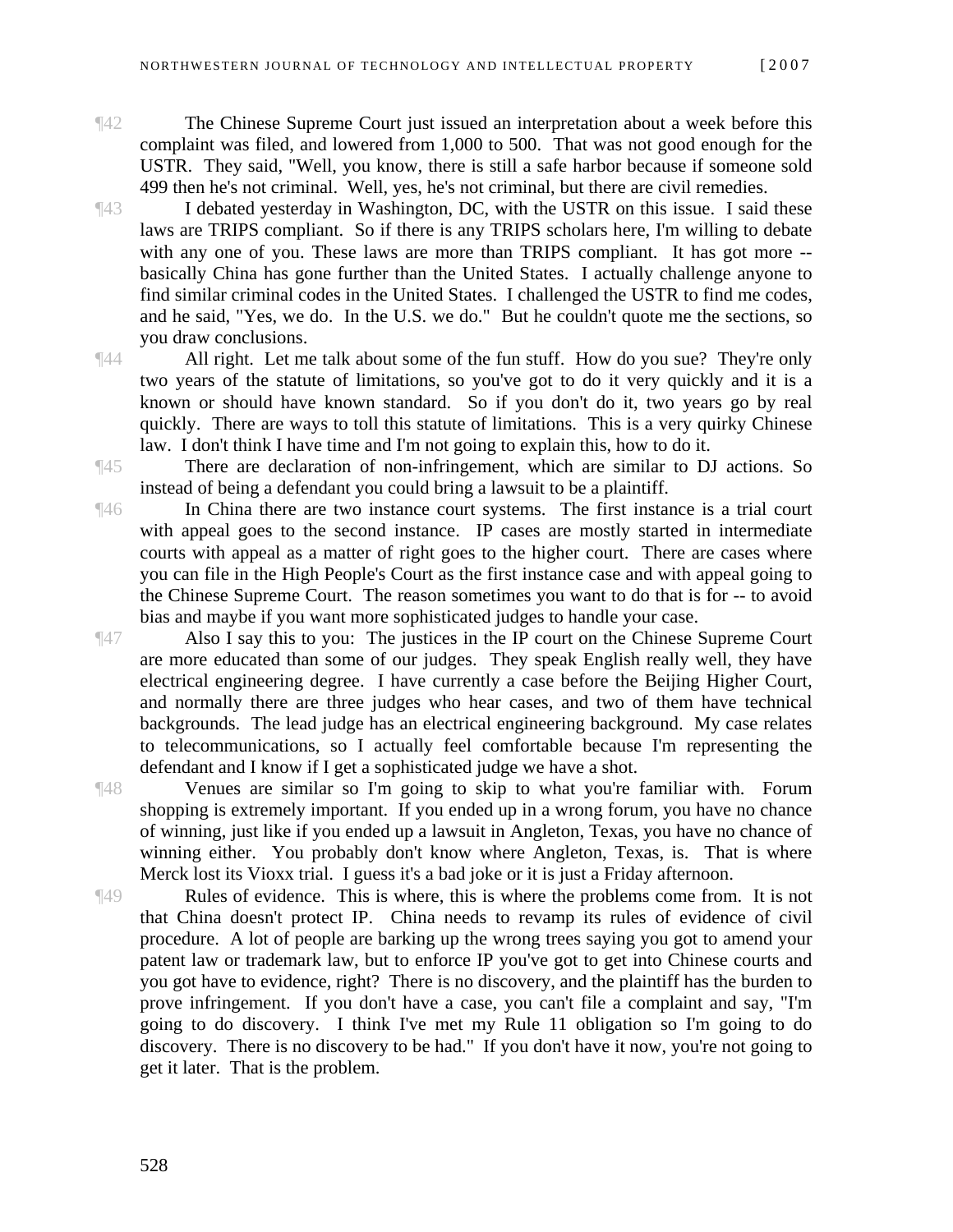¶50 So a lot of cases where we know these guys are infringing, but we have a copy from our friends who works there and he showed us the drawings, we knew these guys are infringing, but with this evidence you can't go into court because that's not original. The Chinese courts demand original.

¶51 The rules of evidence are drafted with these fundamental thesis, that people cannot be trusted and given the chance they will lie and don't trust any experts because they can be bought, their opinions are worthless. So when you bring two experts to fight in Chinese courts, guess what, they hire their own expert. They disregard your experts and they hire their own expert.

¶52 Oral testimonies are almost given no weight, so that's why you can't drag someone in and say, "I saw this guy do it." It is not going to work.

¶53 So those are the quirky aspects of rules of evidence in China that makes litigation extremely difficult. Is it different from the rest of the world? No. Germany is exactly the same way. I had cases in Germany, it is the same situation. U.K. got some limited discovery that is helpful. And the French similar to Germany except they have the seizure order. China has the seizure order too, which I will get to.

¶54 The point is there are systematic issues which don't relate to substantive law. The substantive law is actually pretty good. When it comes to procedure stuff, it is up to China to change it. It is not up to us to cry foul. And also it is up to us to understand it so we can help our clients to win, to navigate through these procedural hoops.

¶55 How do you gather evidence if you have no discovery? Well, this should not surprise you. You hire a private investigator. It sounds like we're doing divorce cases. Or the more common way is if there is an infringing product on the market you do what's called a notarized purchase. Any evidence in China is preferably -- should be preferably notarized. And then you can use criminal proceedings or administrative proceedings first to discover some evidence.

¶56 Police in China have unlimited power. Let me emphasize this word unlimited. So nobody can do discovery, but they can do discovery. So if your case rose to the level of criminal offenses, then get the police involved. That means you've got to build a relationship years before this thing happened. If, say, you don't pay attention to the police and all of a sudden you have a problem, you go there and say, "Take this \$50,000 and please help me." It doesn't work.

¶57 I'm kidding. You can't bribe.

¶58 The most powerful one is evidence preservation. It is similar to the French seizure order. You go to court and you say, "Your Honor, these guys may destroy evidence if you don't issue an order, if you don't go there and preserve evidence." And normally they will do it and that's how you can get evidence.

¶59 I'm going to skip all this procedural stuff and I will show you a couple cases where international companies have won in China. Julie had a couple references to Starbucks and 3M cases, which I'm also familiar with, but I just want to have a couple more cases to actually show you.

¶60 Hansgrohe makes high-end bath and shower products. They are extremely successful in China. They sued this infringer in China and this is the result. They asked for -- because their damages, their loss is not huge in China, so they asked for 500,000 RMB and they got 334,000 RMB. This is about 70 percent of what they asked for.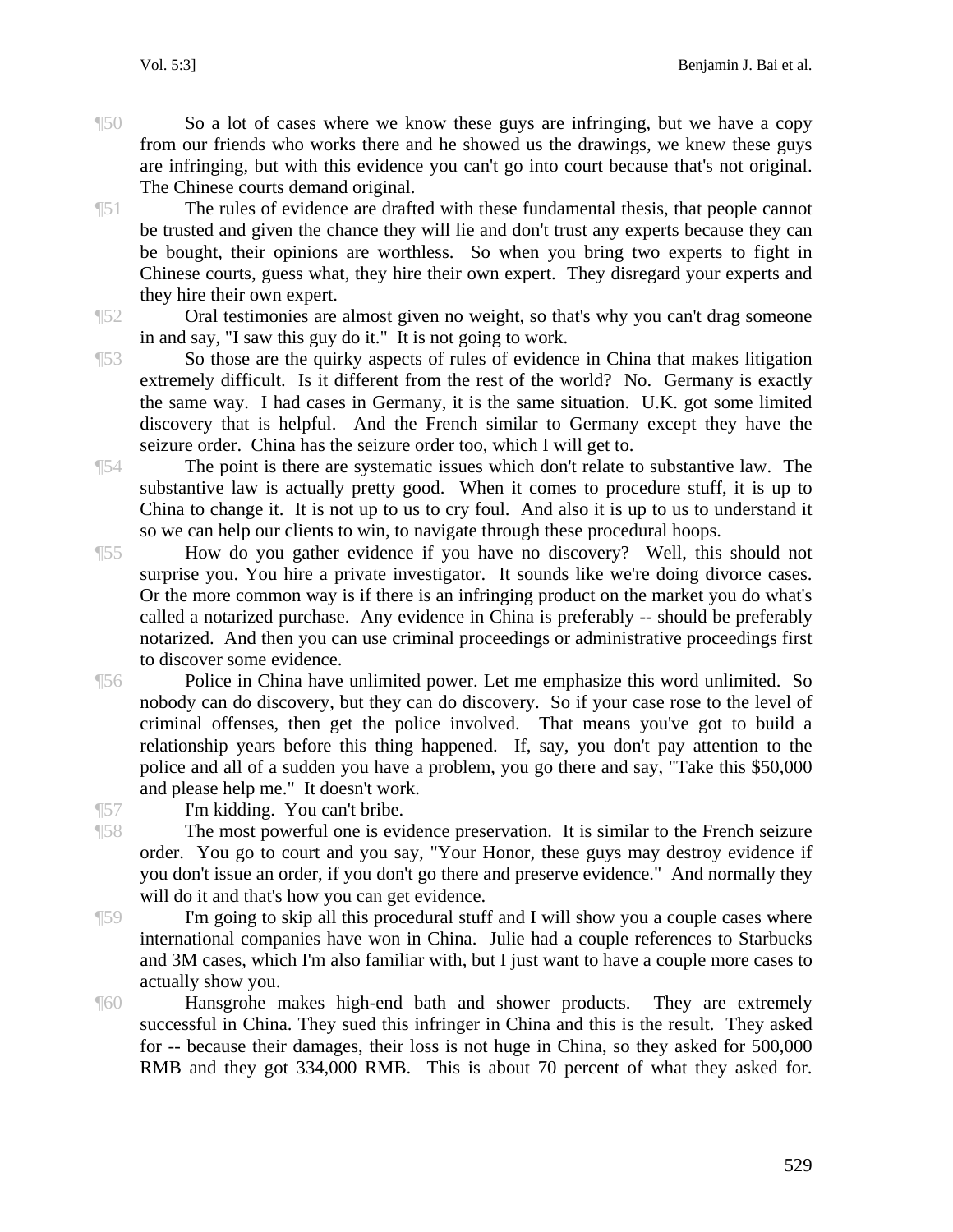Anyone who litigates in the U.S. knows if you get 70 percent of what you ask for, that's a damn good result. I'm not going to get into the detail.

- ¶61 Another one is a very famous trademark and copyright infringement case that involves ETS and GMAC. Beijing New Oriental School is a school that prepares students to take those GRE, GMAT, and TOEFL exams. Some of the students from China they almost got perfect scores. It's all because of the good work done by Beijing New Oriental School. Years ago they went to ETS and GMAC and asked for a license, and they were told to go to hell. So they said, "Okay, I'm just going to copy." So they did, and they got slammed with about a million dollar judgment for copyright and trademark infringement. The appeal -- the appellate court said, well, there is not really copyright -- there is not really trademark infringement because it is a fair use. I'm not going to get into why they did it. But copyright infringement, yes. So they shaved the damages award by 30 percent.
- ¶62 This still represents one of the largest damages award in China for IP infringement that involves foreign parties. 700,000, not bad by the Chinese standard.
- ¶63 The point is, in fact judges told me, privately and publicly Chinese judges say that. Give me the right evidence, I will award \$100 million, but you've got to prove it. The difficulty lies that there is no discovery in China, so how do you prove that. And if you're not in China, operating in China, then you really don't have a loss. Your loss is theoretical.
- ¶64 Just like Microsoft claimed that they lost billions of dollars due to piracy. That's a theoretical loss too.
- ¶65 Okay. Talking about a software company. Autodesk is extremely successful in China. The reason why is they go after everyone who infringes their software. It is easier for them to do because they sell high-end software. It is CAD, auto CAD. It is worth a lot of money, it used by architectural firms, so it is easy to target these companies.
- The result? They asked for -- in this case essentially they got almost what they asked for, so that's really pretty good, and they also got some litigation expenses as well.
- ¶67 So all these cases demonstrate that if you know how to litigate in China, with the right evidence you can win. Nothing is easy in China. Doing business in China is not easy. This go to China and get rich quick scheme is not going to work, but if you understand the system and you have to adapt from U.S. or European mentality to this Chinese unique legal system you are going to do well.
- 
- ¶68 And with that I'll end my speech and thank you for your attention.
- ¶69 (Applause.)
- 

¶70 MR. LINDENBAUM: Thank you all so much for staying until the end of the day.

¶71 I'm going to start off with the conclusion just in case we don't get there. I'm going to tell a story. My son, who is now getting ready to go to college, when he went into high school we got him his own computer that he could use in his own room. We gave it with one caveat, being the intellectual property attorney that I am, that he could do no file-tofile sharing for MP3 files for music. You would think that we had punished him beyond reproach. That they ought to call in social services for this sort of decree in our house. A tantrum like we hadn't seen since he was about three. How could you? Everybody does it, was his biggest defense. Though I stuck to my guns, and what did we do? We bought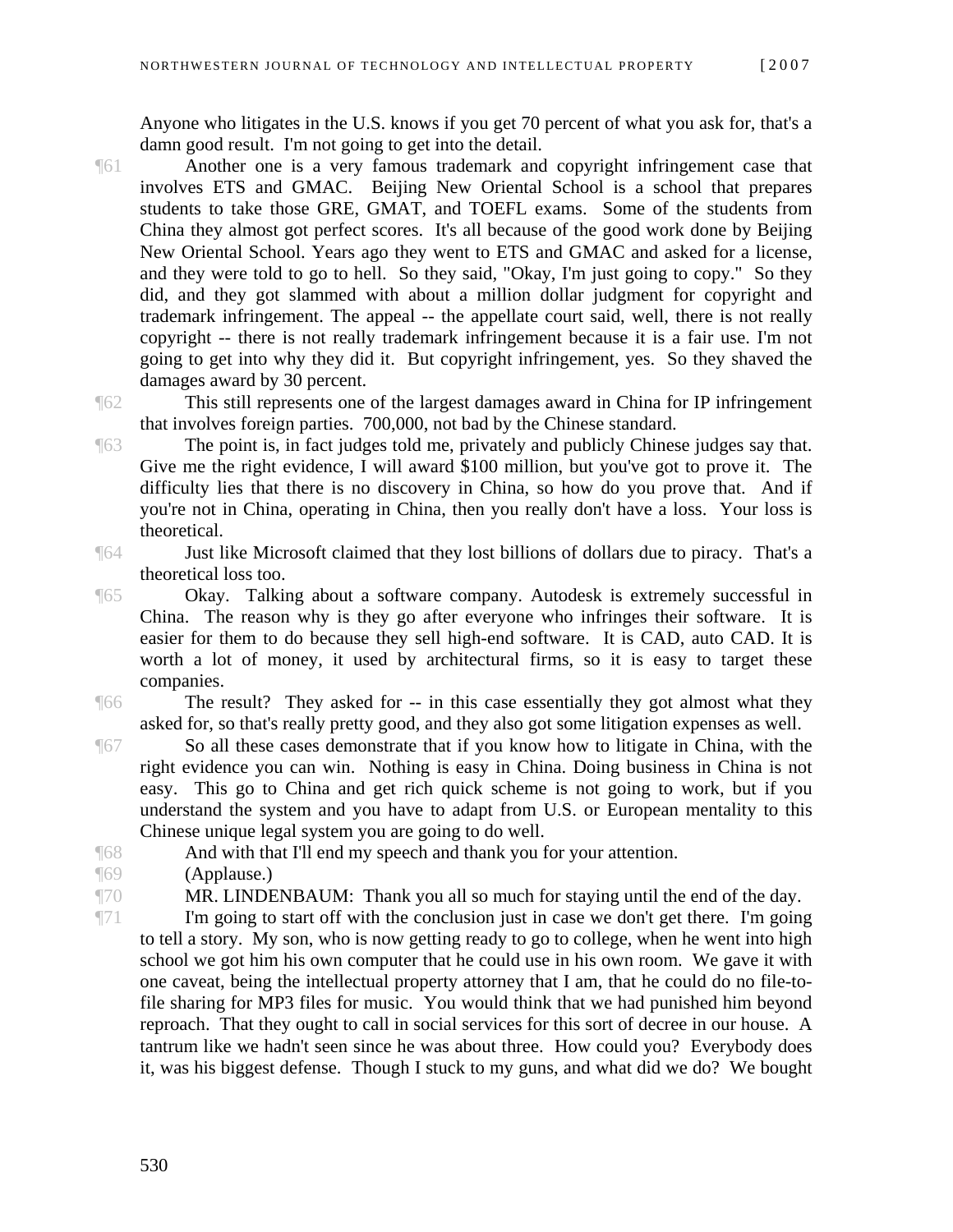him an I-Pod. Along comes I-Tunes and everybody is happy. Parents and relatives and grandparents give him I-Tune gift cards for the holidays and he's happy.

¶72 The lesson here, I'm going to suggest, is that we need to look for alternative economic models. We do it here in the U.S. We can do it in the BRICs. You heard Benjamin Bai talk about the wonderful enforcement in China, so you would think that there would no more infringement, that it would all go away. But the fact is that there is more to -- there is more to enforcement than just having a good legal system and having a good court.

¶73 I'm going to talk about seven strategies. The first one is the legal structure. You have to have this. This is sort of a cornerstone. You have to have a fundamental legal structure. For me to argue to my son that he can't do it, it has to be against the law, that was successful, at least on my end.

¶74 Sanctions and coercion. We in the U.S. use sanctions and coercion. We've used it historically to force all the BRIC members, Brazil, Russia, India and China, to adopt the Paris Convention, Berne, TRIPS. And we're still using coercion today. Just this week the U.S. announced tariffs on glossy paper coming out of China, and of course we filed a complaint with the WTO which will play out.

¶75 Enforcement. You have to have enforcement. If you can't enforce your rights, this is key.

¶76 But these three things alone are not enough. Publicity. You have to be able to publicize your company, the good things your company is doing and the fact that enforcement here has a public benefit.

¶77 Education and training has to start at a very young level. You know, we again asked the question of our school where we sent our son, "Do you educate that stealing MP3 files is wrong?" Of course the answer there is no. You'll see in China they have an eighth grade program directed towards education for piracy.

¶78 Corporate citizenship. You need to view if -- for our corporate clients we counsel them that if you're going to be in China you should be perceived positively and that will help you a long way to get the public and government on your side.

¶79 And finally the conclusion, alternative economic models. There must be an alternative economic model that makes sense. I think it will work not only in the software and MP3, but it will work in pharmaceuticals and other areas as well.

¶80 Okay. Legal Structure. Paris Convention goes back to 1883. Before 1883 you had to file your patent in all countries simultaneously around the world. Now if you're a member of the Paris Convention you can file in one country and have one year to file in others. The Berne Convention covers copyright materials and was adopted in 1886. TRIPS, more recently in 1994, this addressed the question of uniformity. Just because you have patent laws doesn't mean that they're uniform, and if you don't protect certain types of rights that doesn't make all that much of a difference. And finally you have to have penalties, you have to have some bite to these laws, both civil and criminal.

¶81 Let's talk a little about sanctions and the effectiveness of sanctions and coercion. We'll talk about an example in each one of the BRIC countries.

¶82 Russia. You know, we're still using, by the way, the idea of sanction and coercion with Russia, arguing with them and negotiating with them over WTO. If you look at the list of who is on the WTO, really Russia is one of the few really more industrialized countries that is not a member of the WTO, and a large issue of contention has been IP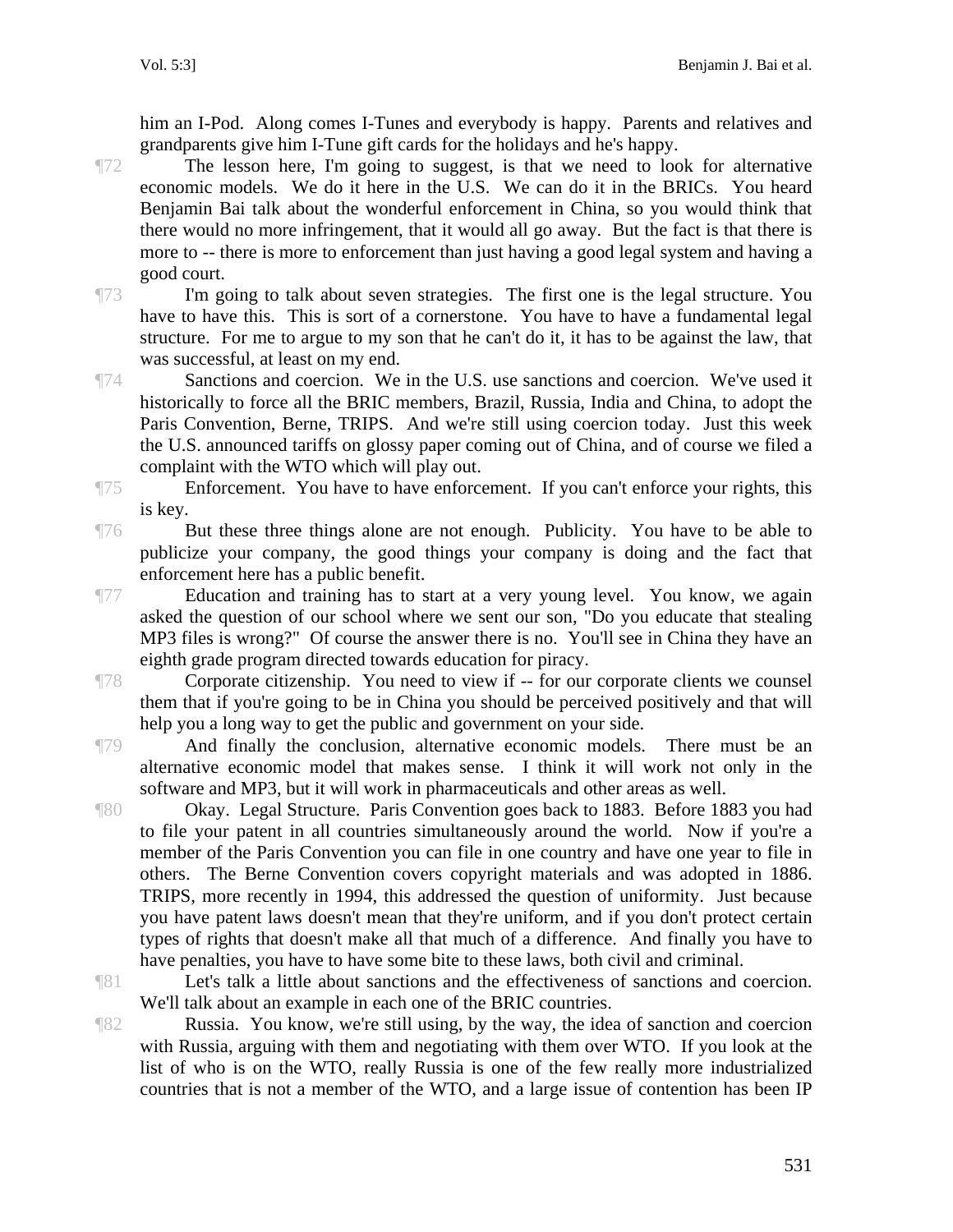rights. So we've used this WTO carrot as sort of a way of inducing Russia to improve its IP position.

¶83 India. We throw out a loss of aid, and they've adopted to TRIPS. China. We've had this cycle of threat and sanctions and tariffs with China for a number of rounds now. It turns out that we'll threaten China, as we did, or impose tariffs. China will threaten to impose tariffs back. And then there will be some negotiation, and then we end up with an agreement, and then the infringement continues.

¶84 In Brazil there has been pressure to protect pharmaceuticals in the 1980s. And this was -- because they didn't, we applied tariffs, they countered with other tariffs on things that matter to our industries. Like Xerox, Dow, Ford and Carrier all complained on the tariff that the U.S. imposed. The U.S. imposed tariffs on Brazilian industry and that comes back to hurt the U.S. because we have our products manufactured in Brazil.

¶85 So now let's take a look at -- in terms of fosters retaliation, China is a good example of this, as I mentioned. So this week, as I said, we placed tariffs on glossy paper, about 21 percent. What do you think the response will be? Do you think that China will immediately address whatever the grievance is of the U.S. or do you think they'll begin to formulate tariffs of their own? I'm going to guess that they're going to begin to formulate tariffs of their own.

¶86 We filed a complaint in the WTO. Do you think that China won't look for other reasons to file their own complaint in the WTO? I'm going to guess that they're going to do the same. There will be some negotiations, there will be some settlement, and the infringement will go on.

¶87 You know, this last point here that's on the slide. Beside the -- even if sanctions are effective in getting the government to say they're going to do things and to pass certain laws, unless you address the underlying reasons for piracy and counterfeiting, and that is poverty, unemployment, and in the issue of pharmaceuticals it's a moral imperative, you're not going to solve the problem.

¶88 Again, I think that an alternative economic model is really what's going to be key here in winning over and asserting rights in the various countries.

¶89 Let's talk about enforcement. These examples are put out by the IIPLA. The IIPLA puts out a report every year, the International Intellectually Property Alliance. They estimated that there were \$13 trillion worth of trade losses in the U.S. due to piracy of software and copyright-related materials. Brazil, \$158 million, Russia \$1.7 trillion. So it's significant numbers.

¶90 The motivation for these numbers I think is clear. In India you have 8,000 pending cases, 70 convictions in 2006. So even though India may have robust laws on the book and a mechanism for enforcement, if you only have 70 convictions you can sense that something else is at work here.

¶91 The statistics for Russia. 3,400 individuals convicted of copyright infringement of which five served a prison term. This one I think is somewhat suspect, as Benjamin pointed. We have ten people in prison from the U.S. and I don't know that this number is particular relevant.

¶92 Let's talk about the strategy of publicity. Example, this is Heinz Corporation in China. They had companies that copied their delivery trucks, copied their uniforms, and copied their product. What did they do? First of all they worked with local enforcement agencies, the local government to go in and raid these companies. What they did is they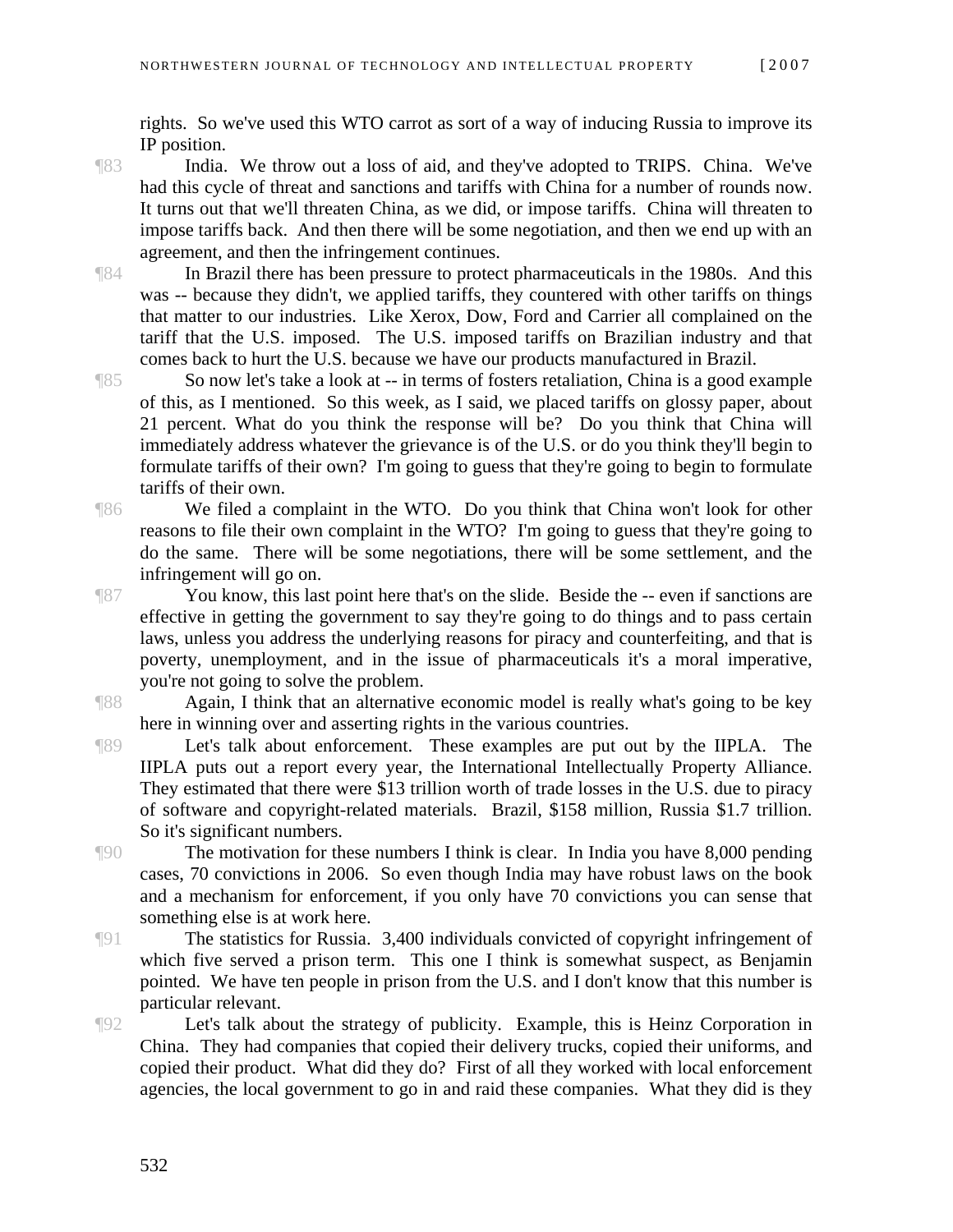paid reporters to cover these raids to try to give publicity and visibility to the governing agencies that were actually doing their job.

of intellectual property but rather spoke to the importance of public safety. The baby formula of these companies was unregulated, wasn't safe, not necessarily following the appropriate formula. They appealed to the public safety concepts within the citizenship,

and have had a lot of success using this -- this strategy.

¶93 Coupled with that they had a public campaign that talked about not the importance

¶94 Education and training. Just because you have laws on the books doesn't necessarily mean that people know what they need to do. My son being an example. Not educated that this is an important quality, an important feature. And I think that if we raise all of our children that it is okay to copy MP3 files, what will happen when they go to college and become members of corporate boards or corporations? What will be their ethics and ethos in making decisions about whether or not to copy?

¶95 So you have to educate not only your government agencies but your citizenship as well. And China, I think to their credit here, has a middle school program entitled "Say No to Piracy, Starting With Me." Reminiscent of our "Just Say No" to drugs. But I think you need to start fairly young. Obviously it's going to be quite a long time before these eighth graders will be in positions of corporations that will make decisions, but I think you need to start when they're this young in order to have an impact.

¶96 Here is an example of a telecommunications company in China taking a strategy of donating to local charities. Here they had a publicity campaign that they were committed to China, that they were going to invest locally in China, and they began to educate people in that.

¶97 It sort of reminds me of the Japanese car companies in this country. I worked before I went to law school in Detroit where we had -- where the Japanese car companies were not viewed highly. But what did they do? They came in and built plants in this country. They hired local workers. So it took the union -- beside the fact that they were not all unionized, it took away the argument that there was no benefit to Americans for buying Japanese. And, of course, today we see the Japanese car companies are very successful, and I think that many of us do not feel that when we buy Japanese we're somehow unpatriotic because we are supporting jobs in the south and wherever they have plants.

¶98 So this telecommunication company in China took the same sort of approach, investing in China, giving to local charities, making people feel that that company has Chinese interests at heart.

**The I'm on the international business team at Foley & Lardner and my focus is Israel, so** I spend a lot of time in Israel. I bring this up as an example. By the way, Israel, if you look at Priority Watch List, is often up there with the BRICs. The "I" could be Israel or Ireland just as well as it could be India except the size is not as impressive. But they do have the same sort of challenges, they're also a developing country trying to come up to Western standards.

¶100 But recently U.S. Commerce Deputy David Sampson, this is February of this year, was in Israel, and during a visit he made a point of pointing out the companies that are doing business in Israel, and not the fact that they're doing business but their corporate citizenships, the charities that they run.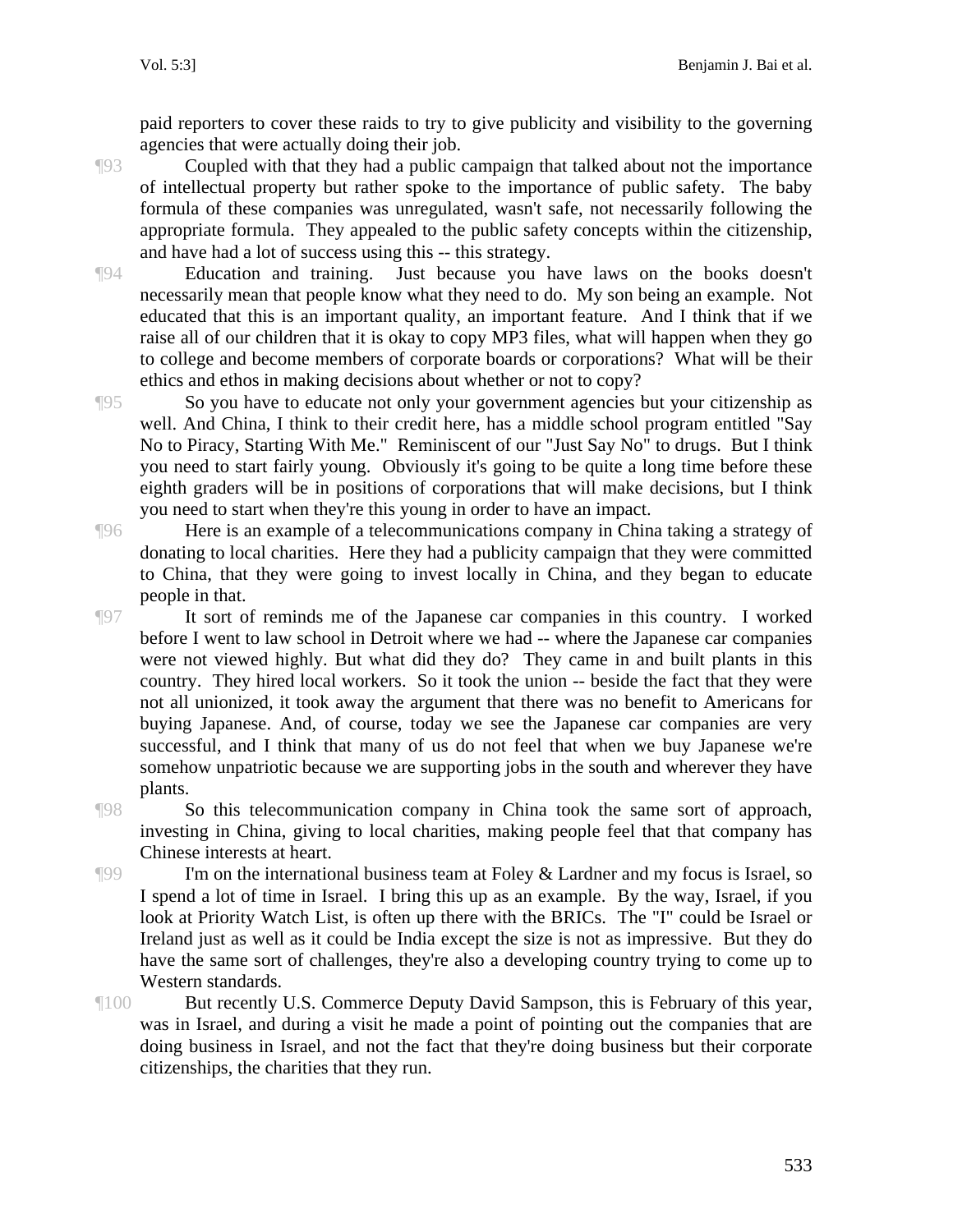- ¶101 Let me go through these because they're interesting; they're all related to education. Microsoft has training for underprivileged youth in over 100 centers throughout the country using computers and using their system. Intel has a program to introduce teens to high tech, to improve their advanced technology and self-esteem, but it's education based. Motorola, a program to promote education, technology training, advanced math classes. IBM has programs in poor schools. Again, notice all education. Cisco, after-school computer training programs in the underprivileged areas. And this is not only something that the independent companies talk about but also our trade representatives talk about as, well, the idea that these companies want to create in the mind of Israelis that what is good for IBM is good for Israel.
- ¶102 Let's talk about the alternative economic model, which is really what I want you to take away from here. This is an example in Brazil, Nike. Nike had the manufacturing rights for football jerseys for the Brazil football teams. And, of course, by football we mean soccer. Nike came out with a shirt for 170 -- is Brazil dollars? Whatever the Brazilian currency is. The pirated version was sold for 20. So you can see the ratio is, what, eight, nine-fold. When there is that gap it is difficult to convince anybody not to buy the pirated. So what did they do? They revamped their marketing. They came up with a different jersey, a little simpler, a little less cost, and they put it at a price point that was only twice that of the pirated version and had great success. I think you will find most populations with some education there will be a response to want to buy the official jersey as opposed to the pirated one, but that gap has to be reasonable.
- ¶103 Okay. So what's my conclusion? The use of sanctions solely to create legal systems and enforcement is just not sufficient. As long as the underlying problems remain that the gap between the pirated version and the non-pirated version is significant, we're going to find ourselves with continuous infringement problems in these countries.
- ¶104 It requires a multifaceted approach. Cooperation with local and national government officials for government. You have to have publicity in the right areas to support those efforts. Enforcement in a positive way. Corporations must be actively involved in the communities through education and training and other sort of corporate citizenship efforts.
- ¶105 And, finally, I think most importantly, like the example of I-Tunes, where we're no longer making kids buy entire albums but for \$1 you can buy the song of your choice, you have to have an alternative economic business model that makes sense for the population and the group that you're trying to pursue.
- ¶106 Thank you very much.
- ¶107 (Applause.)
- ¶108 MS. QIAN: So thanks, Dan and Jodie, for inviting me here and for organizing this program. Thank you for the persistent people who stayed here and for the newcomers.
- ¶109 So I would like to talk about economics of intellectual property rights and antitrust, and in particular I have three papers around this topic. One is a forthcoming paper in the Review of Economics and Statistics, whether patent protection -- domestic patent protection in the pharmaceutical sector could stimulate more domestic innovation using a cross-country analysis over two decades for about over 80 countries. And then the second paper I will say a few words about is going from innovation to infringement, the flip side of IPR, which is counterfeits and imitations. So I explore the pricing and marketing effects of counterfeits and imitations. And then the final paper I have, which I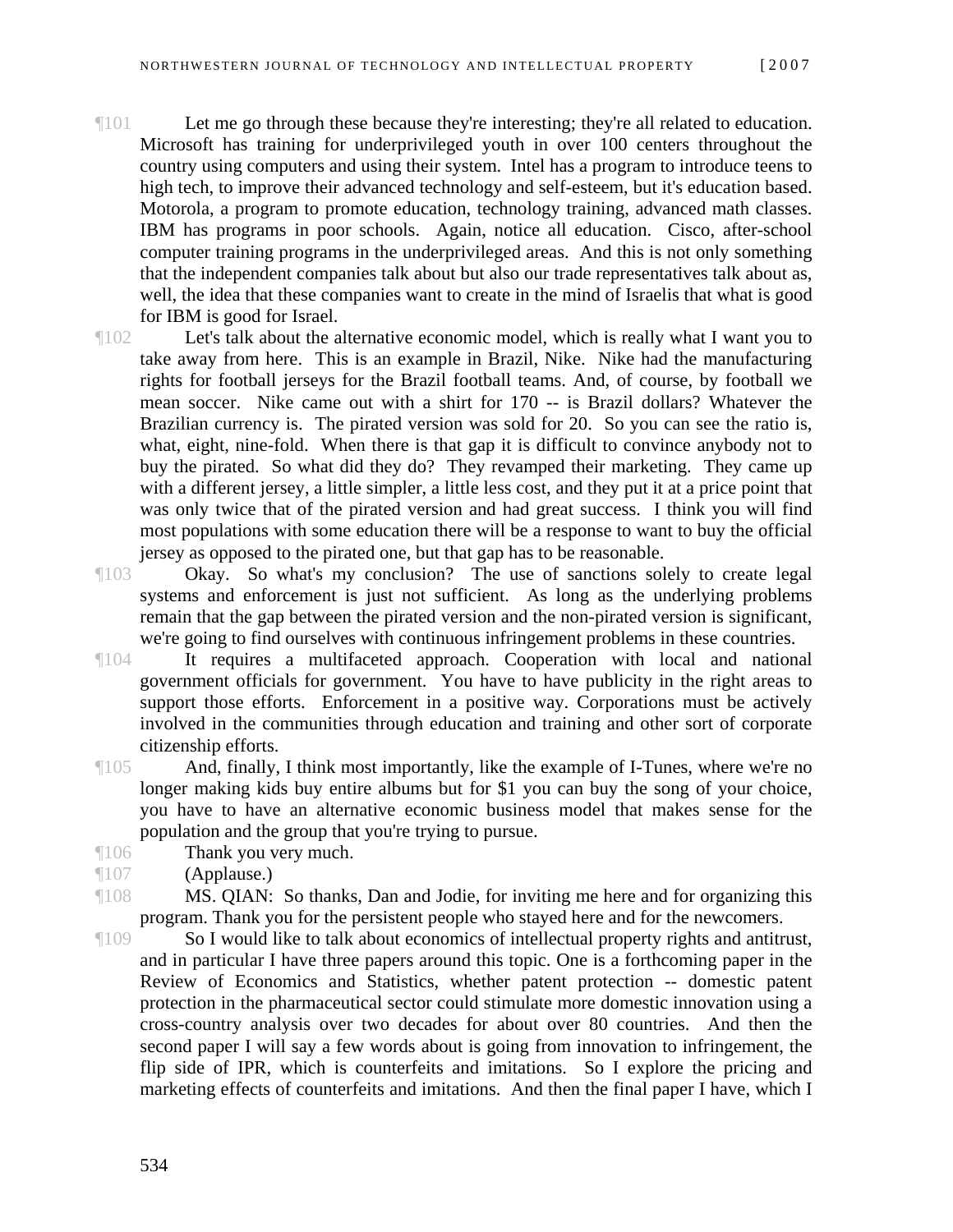will not talk about, I will not have time to talk about in the presentation but I will be happy to talk about after the talk, is how to balance patenting and antitrust.

- ¶110 So let's focus on the first paper first. The rationale for patent policies really focuses on that after we provide the promised ex post rewards for inventors then we could help to stimulate incentives to innovate ex ante. However, there are numerous theoretical or practical counter arguments for that. The ones I list here basically include Scotchmer and Green's paper discussing why patenting and intellectual property rights protection could stifle sequential innovation where innovations build upon each other. And some other international scholars discuss that in the current environment where we have very sophisticated patent systems in the Western countries like U.S., U.K., et cetera, additional patent laws are not going to help stimulate anymore innovations. And there are also case studies done on individual countries by Lerner and Jaffe, and others, how patent laws affected domestic innovation in each particular country, such as the U.S., Italy, Canada, et cetera.
- ¶111 But the problem with these are that the empirical findings have been largely inconclusive, so some papers found that patent has positive stimulation effect but others find the opposite fact in Italy. And by looking at the whole country in one paper you cannot generalize to the entire world, and that's what TRIPS agreements are trying do, is to generalize intellectual property rights to the whole world based on the assumption that patent laws have similar effects on stimulating innovation for different countries.

¶112 That's where I pick up the research thread, whether national intellectual property rights protection is beneficial to developing countries.

¶113 Now, the argument for implementing patent laws in developing countries is that it could somehow stimulate national patent -- national innovations in several ways. One is that additional patent laws may provide favorable environment to try out innovations locally. And another one is individuals had to switch from imitative activities to innovative activities once the country implements IP laws. Perhaps the most heated debate comes from how much innovation could be stimulated, and the least controversial argument I came up by PhRMA was that because these developing countries currently who do not have patent laws may not have the market to stimulate innovation for these developing countries' specific diseases.

¶114 So the argument is that after a group of countries who implement patent laws together they could provide more incentives for global innovation for these countryspecific diseases. We haven't seen that so far, even after TRIPS has been implemented. And very little empirical research has been done for non-OECD countries, and that's why I tried to bring together a sample that contains both the developed countries and developing countries.

- ¶115 In terms of methodology I'll go relatively brief, but just to highlight that. Because we cannot observe counterfactual outcomes of patent protection, that's what if the country did not implement their domestic patent law what would have happened; therefore, using international comparisons could provide important leverage. So by comparing countries of similar characteristics besides domestic patent laws, any difference in their innovation outcome could mean more comfortably attributed to the patent law difference.
- ¶116 So I begin with a rigorous study design to construct a database that approaches the ideal experimental data given the limitations of observational studies, meaning that the data I get is from tracing the historical data instead of doing a true experiment. The way I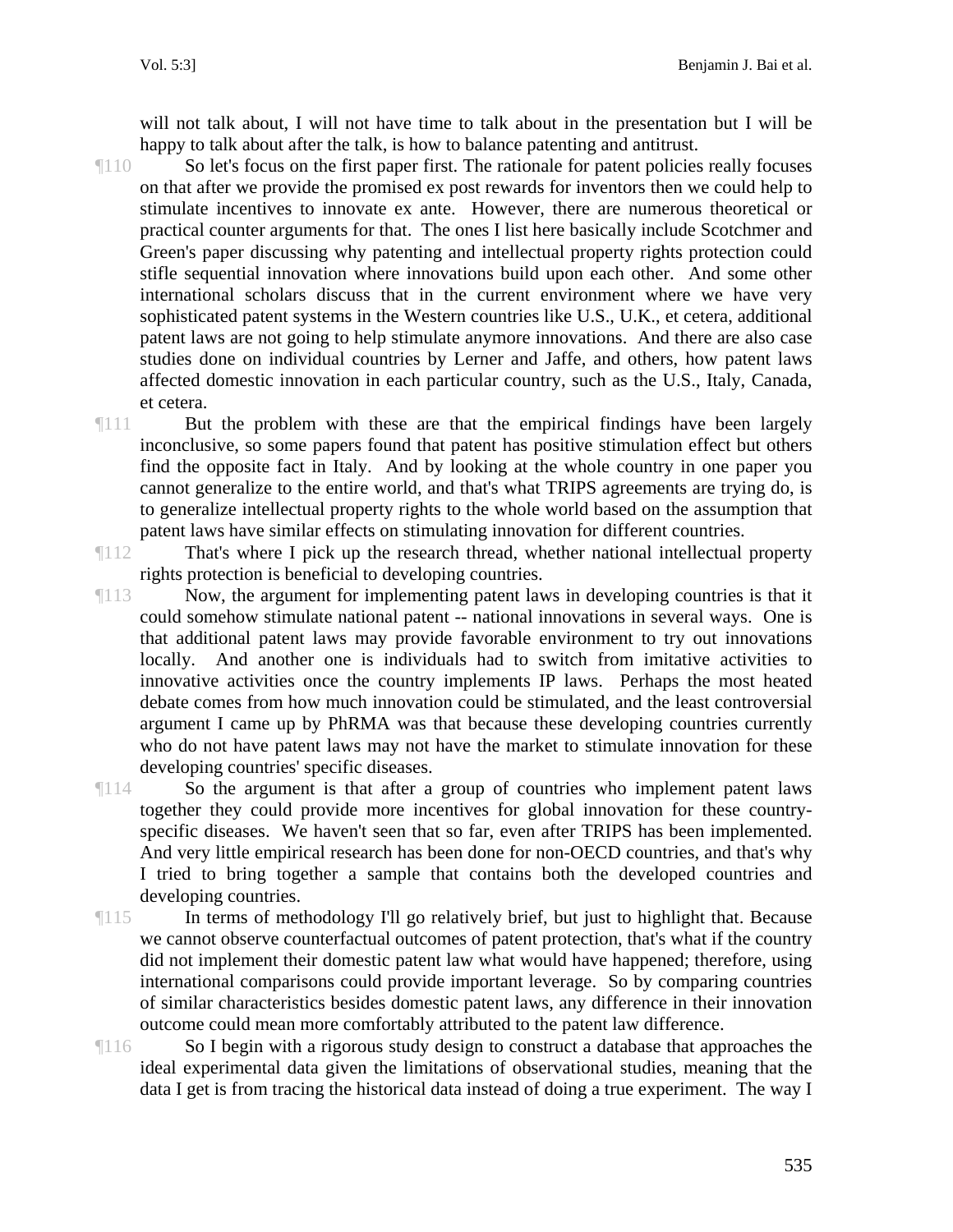construct the database to approach experimental design is to use a matching algorithm to establish comparable country pairs to ease the reverse causality concern, which is sometimes called endogeneity. Then I do panel analysis on the selected sample countries.

- ¶117 So let me highlight the key findings, so that if I lose you in the next few slides at least you have the take-home lesson.
- ¶118 National patent protection alone does not stimulate domestic innovation, as estimated by the citation-weighted U.S. patent count awarded to innovators in different countries. And I also use alternative measures for innovation such as domestic R&D and exports in the pharmaceutical industry, that's how much Chinese pharmaceutical companies export to the U.S. market.
- ¶119 Second, national pharmaceutical patent implementation seems to accelerate innovations in countries where they already have the innovative potential. And the innovative potential is measured by higher development level, education attainment and economic freedom.
- ¶120 And further, there appears to be an optimal level of intellectual property rights regulation above which further enhancement of protection reduces innovative activities. And I'll show you a figure showing that result.
- ¶121 So basically these results are quite intuitive. What it says is that any hope that we can base our innovations simply on patent systems is false hope. What we really need is a combination of infrastructure, one piece of which could be a sound patent system, together with your innovative potential, that's your development level, education attainment, and economic freedom. And it's important to balance your intellectual property rights regulations according to your country-specific needs.
- ¶122 So here is a figure that shows. The pink line is the complete sample countries and the blue line is highly enforced countries, and this traces out the innovativeness of these countries relative to the year they implemented their domestic pharmaceutical innovation, product innovation in particular. So what you see is a downward slope trend for the highly enforced countries relative to the pink for the complete set.
- ¶123 Let me just say a few words about how I overcome some practical limitations in drawing that causal inference. First practical limitation in looking at the affects of patent protection on domestic innovation is that there is not a single time line when all the countries in the treated group, which is the newly patented group, start implementing their patent laws at the same time. So what I do is to define five periods accordingly as reference periods. I group the countries that started their pharmaceutical patent laws as similar times together.
- ¶124 And another key concern is the endogeneity, which is your reverse causality of national patent laws. As some of the previous panelists said, a lot of countries implemented patent laws when they actually have more innovations to be patented. So that could be the reverse causality if we just look at the correlation of figures between patent law and the innovation level.
- ¶125 So to overcome that -- let me talk a few more words about this reverse causality first.
- ¶126 So why do we think that patent policy could be endogenous, which means it could be deterministic by the domestic circumstances. So since the '80s USA and Western nations pressed developing countries to implement patent laws. So to some extent this is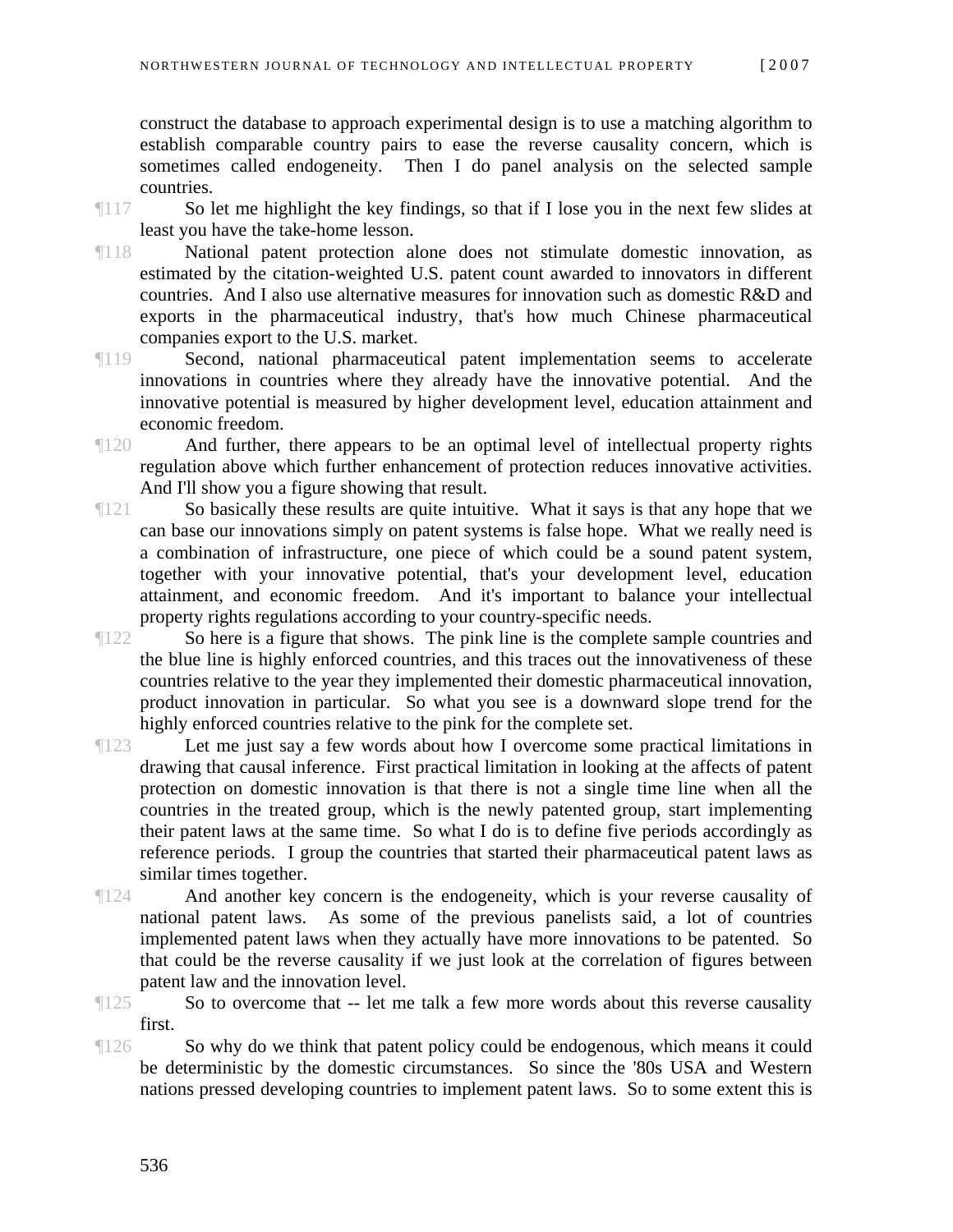an outside force forcing these developing countries to implement their patent law, so in that sense it could say these patent implementations is some sort of running shock. But to the extent that patent implementation is still voluntary, and a lot of countries like Japan, Switzerland and China excluded pharmaceutical industries from their national patent law at the beginning, also reflects that country has the decision making power and that they could base their patent implementation on their local conditions. So that's the endogeneity part that I tease out using the matched algorithm.

¶127 So what I do is to use a statistical method to match the countries that newly implemented patent laws in the pharmaceutical industry with one country that never had patent protection up to that reference period and another country that always had patent protection, so basically I'm making two weight comparisons. So I compare each country that has just implemented pharmaceutical patent laws with a country that never had patent protection and with another country that always had patent protection, and I do this two-way comparison to check the robustness of results.

¶128 And how I constructed my sample countries is that I first identified the set of countries who implemented pharmaceutical patent laws during the two decades I have data on, and with that I use different legal documents and some previous literary research to identify these countries. And then I matched these countries with the other countries I just mentioned according to the country's characteristics. So that included development level, GDP, GDP per capita, PPP, price control policies in the pharmaceuticals, pharmaceutical industry outputs and employment, the size of the industry for that particular country, and then education levels, et cetera.

¶129 So after that I came up with this table of matched countries. So here China implements its domestic pharmaceutical patent law in 1991, and I match it to India which didn't have patent law for these periods. So India didn't implement pharmaceutical until much later, in the end of 1999, 2000. So India is the control country in my sample.

¶130 And then let's look at Brazil in 1996. Oh, I remember, Brazil implemented domestic patent laws in pharmaceutical industry in 1997 so it's after the time where I have corresponding lateral year innovation outcome measured, so it is also in the control group. It is in one of the control groups there. Okay, we can find it later. These are the several countries that always had patent laws up until that -- you know, before that reference period.

¶131 So basically I'm comparing the innovation outcomes a few years, one year after the implementation up to ten year after for these treatment countries.

¶132 And I'll skip this. This is just some details of how to match the samples.

¶133 Let me just say with one slide why I used the U.S. patent cited -- citation-weighted U.S. patent awards as an estimate for innovation. So first of all patent count and R&D expenditure are highly correlated in cross-section, and the shifts of R&D concord with patenting level. So we can think of R&D as innovative input and patents awarded in the U.S. as innovation output. So both are very good innovation outcomes. Both are very good innovation estimates.

¶134 The U.S. patent counts can provide a uniform base for comparison across countries. So because we are dealing with a lot of countries in the sample and each country has their own patent, general patent laws. So if I use the patent awards in domestic country, then the country that never had any patent -- never had patent laws would have zero count in patent counts, right? So it makes the comparison unscientific, so that's why I used the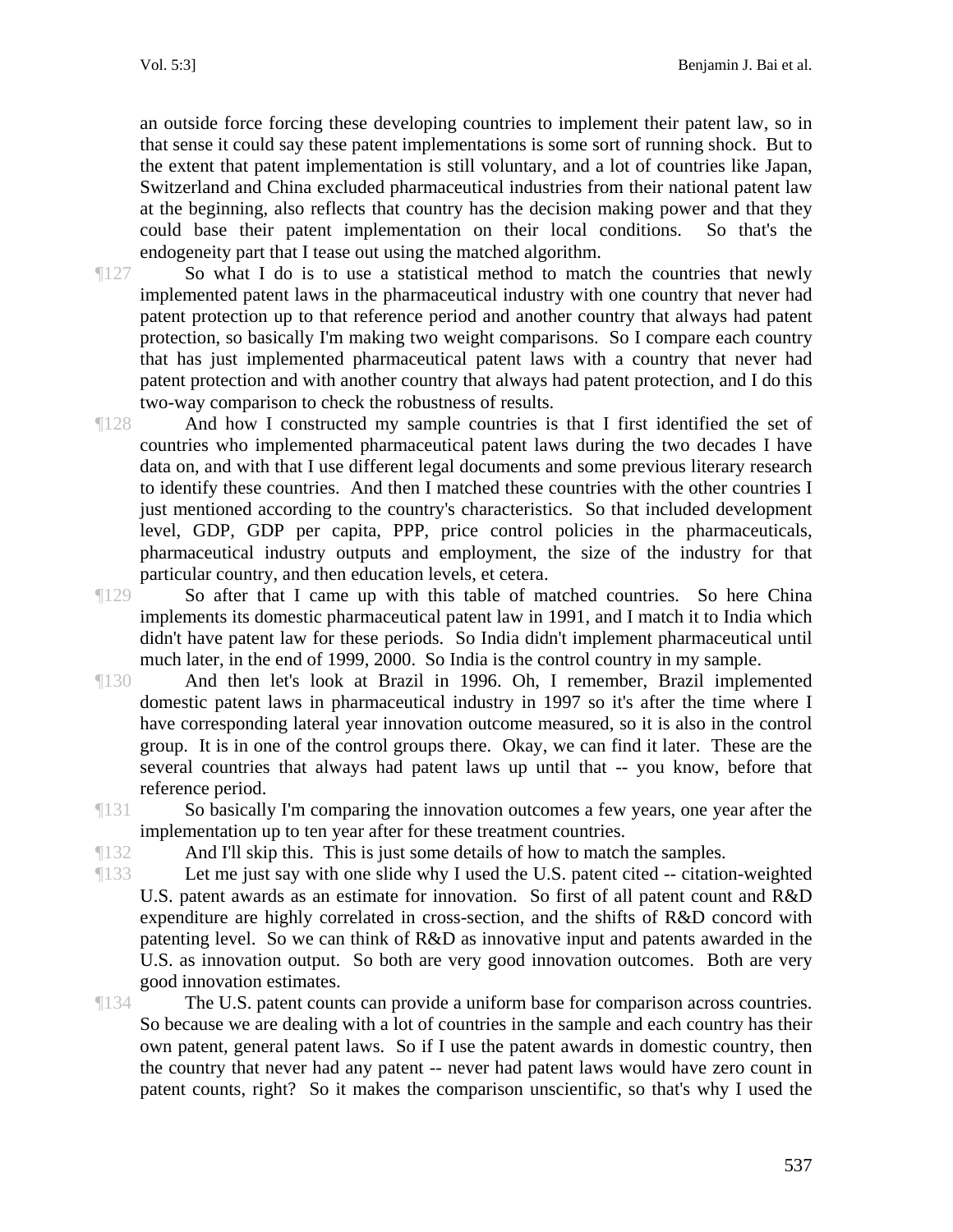U.S., the patents awarded to the innovators in each country that are taken up in the U.S. patent office. And I rest assured as I looked at the data that a lot of innovators from different countries took out patents in the U.S. patent office way before they had their own domestic patent laws.

¶135 Around 64 percent of international patents in 1975 are patented in the U.S., and this number increased sharply in recent years. So by using the U.S. patent counts I'm really capturing the very important innovations all throughout.

¶136 And using the citation weight is basically to correct for the quality differences among the different patent -- different innovations. And I also control for the propensity to patent in the U.S. by controlling for how a country trades with U.S. historically. So we can think of an argument that countries that traded with U.S. more frequently would take on more patents in the U.S. because they see more markets, market potentials there. And after taking that into account in the regression than the U.S. patent count can serve as a better estimate for the innovation estimate.

¶137 Let me also talk about my second paper on the impact of counterfeits. So basically I spent almost two years to gather data in China. I sample shoe companies in China for, again, a very long time span, from 1993 to 2004. I looked at these authentic shoe companies' responses to the entrance of their counterfeits, and these authentic shoe companies in China includes multinational corporations like Nike, Adidas, et cetera, and also the Chinese originated famous brands, to name a few.

- ¶138 What I found is when their counterfeits enter the market these authentic companies innovate to distinguish themselves better in consumer's minds from the counterfeits. And the type of innovation they engage is to input more advanced technologies in producing shoes, from Italy mainly, and they produce better, more sophisticated shoe surfaces, better patterns that are harder to imitate, and better materials they use, especially shoe surface and shoe bottom, the back. But the bottom part of the shoe actually we see least changed as the counterfeits enter. And they raise their authentic prices accordingly to accommodate the cost increase due to more advanced material and technology, and also they've raised their prices about a level that's captured in the cost change to signal their quality.
- ¶139 Interestingly they also invested in their own enforcement. They established their own brand protection offices where they would send their own employees to monitor the market and they would report to the government where they found fake shoes and the government would help them to track these counterfeits down. And there is where the relationship comes in to play most. So a company that has better relationship with the government gets more immediate attention in tracking down counterfeits.
- ¶140 And they also do vertical integration, by which I mean they established their company store instead of doing retailing, instead of selling to the retailer.

¶141 And all these are quite effective in helping them deterring counterfeit.

¶142 So thank you very much, and I would like to discuss with you more.

¶143 (Applause.)

¶144 MS. HO: Thank you to our panelist for not only a fascinating discussion but making my job very easy as the timekeeper. I thought I was moving people along, but you're all done.

¶145 So we have a good amount of time for discussion, so I'd like to open it up for questions that people have.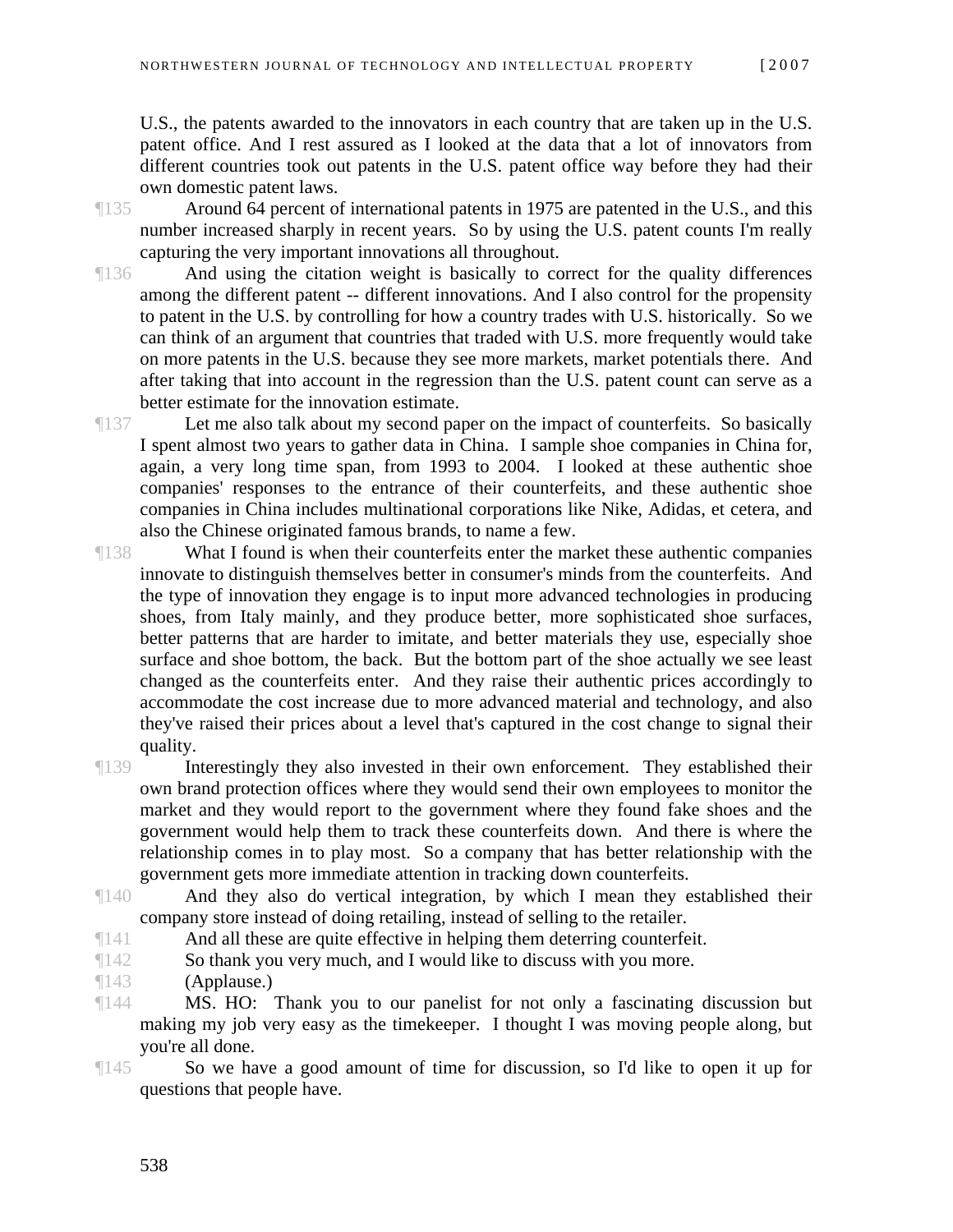- ¶146 MR. OROZCO: My question is for Ben. Thinking about the issue of getting damages or just putting some teeth into the enforcement in China, who has the burden to conduct this factual discovery to ascertain what is the damages question and how does that technical hurdle impact what is the ultimate question of the judiciary figuring what the damages issue is?
- ¶147 MR. BAI: Excellent question. We heard again and again even if you win in China you're not going to get much money. That's actually true because plaintiff has the burden to prove not only infringement but also damages. Damages are normally calculated in the following order: Lost profit to the right holder or infringer's gain; or the next one is reasonable royalty for patent cases and some other case but not for all; then the last category is what's called statutory damages, which are now capped at 500,000 RMB, which is about \$60,000. So that's the sequence of determining damages.
- ¶148 If you don't operate in China then you have no lost profit, so really what you're looking for is reasonable royalty. Reasonable royalty has to be reasonable in China. So if you get 10 percent in the U.S. or Europe, the judges will say I'm not going to listen to these kind of evidence. This is purely protectionism at its best. But are they entitled to do that? Totally.
- ¶149 So the point is if you don't have evidence of your own loss, and for whatever litigation strategies you decided not to produce your loss because you may not have enough -- you may not have proof to show that, then infringer's gain is the criteria. Of course, there is no discovery so how do you prove that. You can discover infringer's profit if there is a criminal proceeding or an administrative proceeding where they seize their books. And in China they keep several books, so you have to the seize the right book.
- ¶150 I'm not joking. It is very complicated to do business in China. It amazes me that a lot of companies make tons of money in China. GE makes billions of dollars in China, Dow Chemical makes billions of dollars in China. Nokia. China is Nokia's largest market. I don't understand how they actually make that much money with all these complexities. The point is if you can't discover the infringer's gain, then you're stuck with statutory damages, which is \$60,000. And as you read cases coming out of China, a lot of times -- for example, 3M cases, \$60,000.
- ¶151 UNIDENTIFIED SPEAKER: This is probably a question that's completely ridiculous.
- ¶152 A couple years ago on the news I remember being told in trademarks, for example, it was a big problem because most people from here were saying the Chinese government is not enforcing trademarks, not enforcing a lot of things like that. When the Beijing Olympics came along they opened a lot of different stores over there and they used their -

¶153 MR. BAI: I'm sorry. I can't hear you.

-

¶154 UNIDENTIFIED SPEAKER: The Olympics, the Beijing Olympics of 2008, the government actually for the first time opened stores and held, that's what I'm not sure, I don't know, but they held some trademarks, and for the first time back then they would have enforced differently and personally trademarks through a different method. And I've never heard anything more about this story, but could you comment on has enforcement over the years, over the last ten years in regard, for example, trademarks,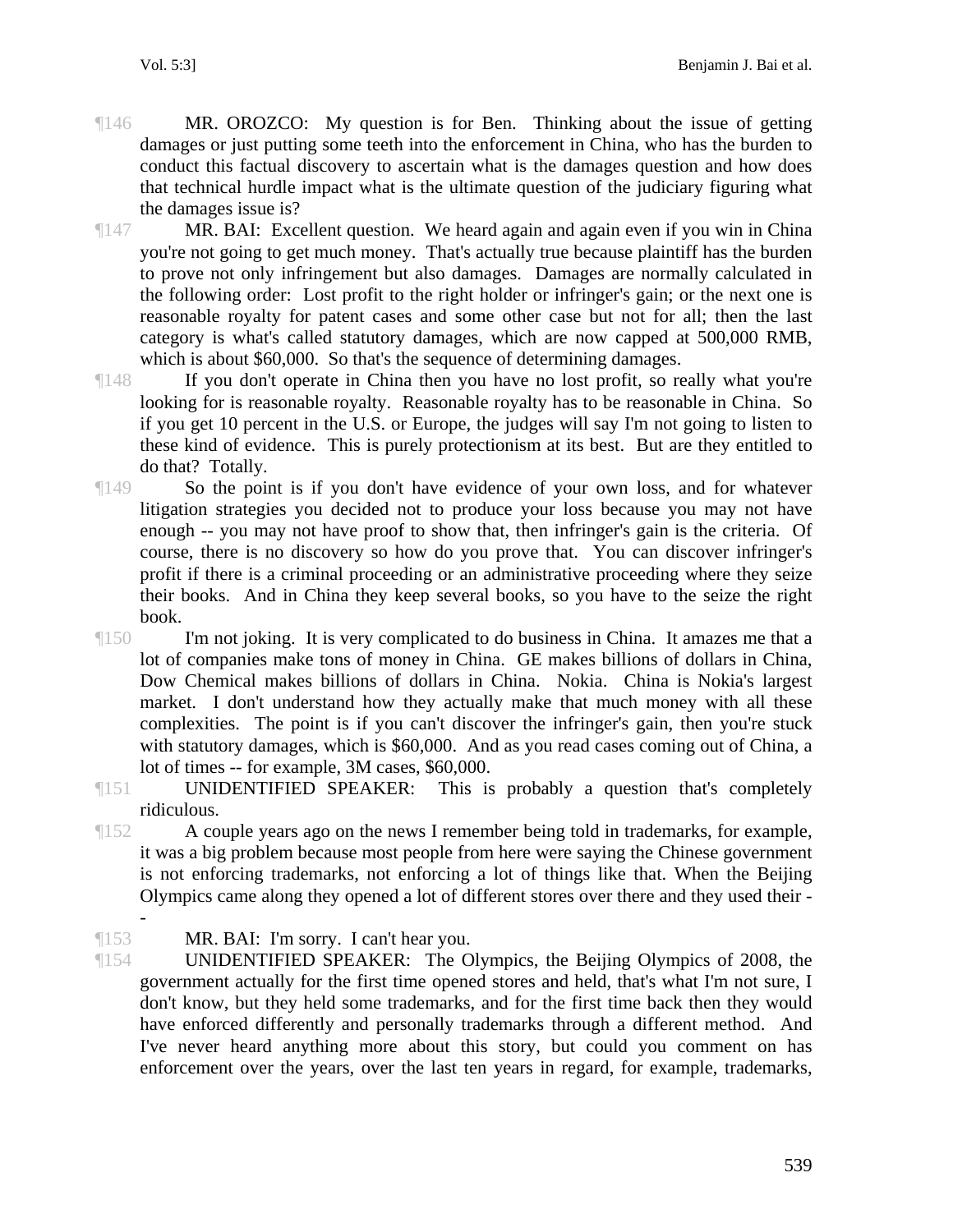and is the Chinese government now that it is producing goods are they changing the way they view this generally?

- ¶155 MR. BAI: Well, in terms of chasing down counterfeits when it comes to trademark, they are ramping up their efforts. They probably have more people combating counterfeits more than any other country.
- ¶156 In terms of judicial enforcement, I really don't think -- it's not like as the Olympics is approaching they're going to ramp up the enforcement issue. A lot of trademark problems I can go on and on and give you war stories about the mistakes made by U.S. trademark lawyers when they advise their clients overseas.
- ¶157 U.S. is opposite to the world in many regards. First-to-file versus first-to-invent, use-based trademark rights versus first use first. I'll give you a good example. I have to talk about Viagra. Viagra -- when Pfizer -- I mean, I hope you're not recording because Pfizer is a client of ours, but we had nothing to do with the trademark matter. When they went to China they just got some Chinese trademark agent apply the Chinese mark based on the phonetic sound of Viagra, and some Chinese knock-off artist came along and said, "My gosh, I'm going to register "Big Brother." In Chinese it's called "Way Good." But it has a very strong masculine connotation, "Big Brother." I am going to register this mark as my mark. And Pfizer discovered that and they said, "Oh, good, this mark is really good. I'm going to sue them and get the mark back." Guess what, they lost. It is first-tofile. Whoever files first wins the game.
- ¶158 And if I -- I mean, we can go through all the analytical steps and we'll conclude Pfizer will lose. Pfizer should lose because it is first-to-file system. You didn't think about the catch name, so it is your fault.
- ¶159 So I can give you many, many stories where U.S. trademark lawyers, U.S. patent lawyers made mistakes based on U.S. mentality. And when you go overseas, especially China, it basically treads foot on them. I mean, that is a good example of that. If you thought about a better way to, you know.
- ¶160 UNIDENTIFIED SPEAKER: But the fact that China, for example, is producing brands of cars and producing its own product and all sorts of new development, does that affect the way the government and the people -- I mean, when you're enforcing somebody else's trademarks it's one thing, but when you're enforcing your own are they taking a different position, are they being more pro-Chinese when they're in court than with foreigners?
- ¶161 MR. BAI: Well, you're definitely correct in terms of when -- in fact, Chinese enforcement is going to be driven by the domestic industries. We wanted to target -- I represent a lot of multinational companies in China. We want to target this flagship -- I can't name the name. But this flagship company, which is a private-owned company, it has nothing to do with the government. Just because they represent the Chinese domestic industry, if we sue them for patent infringement and we probably going to get some local protectionism or some government intervention. So this is the part when people say China doesn't protect IP. Perhaps, you know, the government, the judiciary is not totally independent, so this is going to have a long time to get to neutrality.
- ¶162 And also this company happens to be the company that has largest patent portfolio. So if we sue them with one patent, they probably going to sue us with ten patents. So this is the emerging trend which I didn't get a chance to discuss. I thank you for actually bringing it up. So we are very nervous if we sue them, and we told the client perhaps we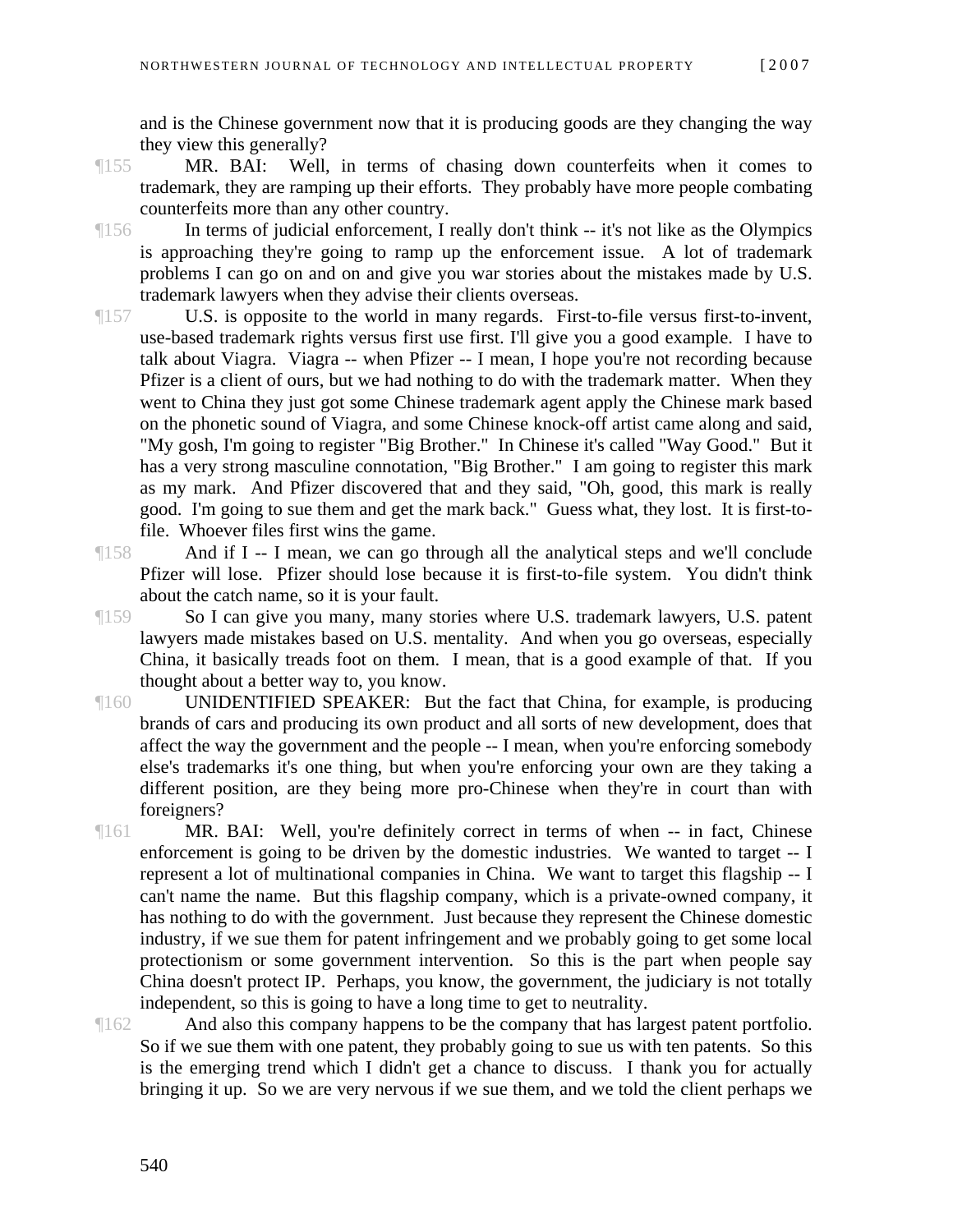shouldn't. And turns out the client got sued by a bigger target so we're fighting that war, so we said let's just put this on hold. Now it's two foreign companies fighting patent infringement suit in China. So this is another emerging trend, is a lot of multinational companies are going to start to kill each other in Chinese courts.

¶163 MS. QIAN: If I may add a few things. From my research on that counterfeit piece of work, from the data I collected on relationships between an authentic shoe company and the Chinese government, there is absolutely no significant difference between the multinational corporations' relationship with the government and the local Chinese company's relationship with the government.

¶164 And if I can stretch a bit and relate to another piece of work I'm doing with two coauthors we're looking at foreign direct investment performance in China. In that we look at whether ethnicity has any advantage. So the hypothesis is the ethnic Chinese investors will do better in China. But now our results do not show that. So foreign, mature foreign investors, investors not from Hong Kong, Taiwan or Macau, they're doing very well in China, especially in recent years.

- ¶165 And also in the Olympics question. Now Chinese government is doing a lot of education in response to Olympics and copyright issues, because one thing in the previous several months a lot of small businesses actually infringed on trademarks unconsciously. So what they were trying to do is simply to congratulate Olympics to come very quickly, and a lot of restaurants do that in their restaurant door, and that actually constituted trademark because they were not sponsor of the Olympic so they could not use that Olympic Beijing trademark. So what the Chinese government do is to send policemen to educate a lot of the local small business and they broadcast TV programs especially talking about copyright issues and the origin of Olympics, et cetera.
- ¶166 UNIDENTIFIED VOICE: I'm wondering of the cases -- this is to Dr. Bai.

¶167 So the cases you talked about, are all three of them American companies?

¶168 MR. BAI: The three cases that I briefly talked about? One is a German company, one is U.S. -- the rest of them are U.S. companies.

- ¶169 UNIDENTIFIED VOICE: I'm just wondering, because the IP issue in China doesn't only impact U.S. I mean, we're in U.S. but the rest of Asia actually probably get damage even more severe. I'm wondering, you know, if you see like -- is there any suit actually brought by local, for example, Korea or Taiwan or Central Hong Kong, or are they at the same level in terms of going to court? Or if that's the case did you see a trend of preferential treatment, not necessarily in terms of result but in term of speedy trial or something or additional data?
- ¶170 MR. BAI: I think as soon as a foreign party shows up the judges become a lot more careful. They will take longer time to render decisions and if necessary they will call their boss and say, "How should I rule?" This is the reality of Chinese judiciary.
- $\P$ <sup>171</sup> I don't think there is a whole lot of difference between, say, the Asian foreign companies versus the European or Americans companies. Honda is actively litigating cases. Toyota. Talk to Toyota and they will paint you very gloomy pictures of how horrible things are in China, however they're making tons of monies so I really cannot feel sorry for them.
- ¶172 A lot of the cases you read about -- I can't really talk about GM because GM is our client. Toyota is our client too so I can't really comment on that. But if we look at even their own pictures of -- I mean, Toyota's in-house counsel -- I saw a presentation by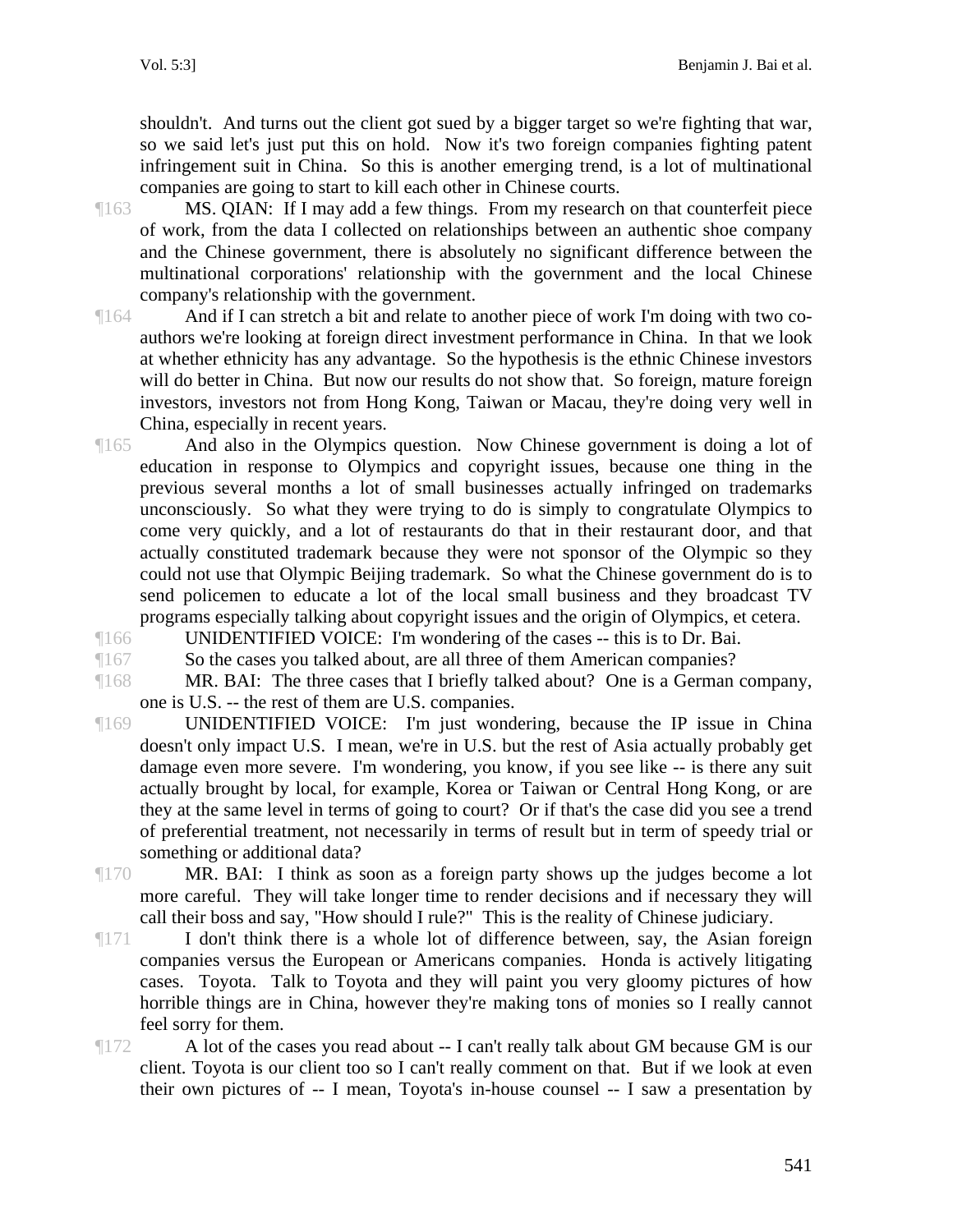Toyota's in-house counsel showing serious counterfeiting issues in China. I looked at the picture and I said, "I'm an average consumer. I drive a Toyota. I don't think there is actually that close."

- ¶173 So before you really believe what people tell you, really dig deeper and look at the facts and see for yourself whether there is really infringement or not. I looked at Toyota's slide and I said, "Well, I'm an IP lawyer but I'm also an average consumer. I really don't think -- you know, this is 50/50."
- ¶174 So, yes. I mean, it is a long-winded answer to your short question. Yes, there are companies. Japanese companies are extremely active in China.

¶175 MS. HO: In the back.

¶176 UNIDENTIFIED VOICE: A couple of questions about patents in China. First, that two-year statute of limitations. Does the bar, the start of the clock, is that related to the problems related to discovery? That is do you need like really, really clear and convincing evidence for that clock to start running?

¶177 MR. BAI: I'm sorry. I didn't hear the whole question.

- ¶178 UNIDENTIFIED VOICE: You talk about the evidentiary problems with actually getting a case that you can win on infringement, and there is also a pretty tight time line in terms of the statute of limitations from when you know or should have known that you were being infringed. Are those two related? That is, is the standard for when the statute of limitations starts related to how strong a case you can build given that you don't have discovery?
- ¶179 MR. BAI: Well, the clock starts to tick when you know or should have known the should have known is really the sinister part. It starts to tick regardless whether you have evidence or not. So long as there is a suspicion of infringement you're starting the clock ticking. One way to hold the limitation is -- this shocked me when I heard it the first time as a U.S. practitioner. You can hold a statute of limitation by sending a warning letter. But then by sending a warning letter you may trigger the DJ action, declaratory judgment, so you have to be careful how you draft the letter so that you can buy some time and on the other hand avoid declaratory judgment. So it is a very fine balance.
- ¶180 Normally I don't tell people there are ways to hold the clock because if you don't do it right then you actually shoot yourself in the foot. So I say this: Don't try this at home.

¶181 Did I answer your question?

- ¶182 UNIDENTIFIED VOICE: Yes. And I have another question. How does it work with process patents?
- ¶183 MR. BAI: Process patents? Excellent question.
- ¶184 There are two kinds. If your process made a new product, new not -- not in the sense of novel, just new at the time, at the time you filed this patent application, new meaning new composition, new characteristics, it doesn't have to be patentably new, then the burden of proof shifts to the other side. You file the lawsuit based on the fact that it is a process claim, plus you do have to prove it's new, and then you're all set. The infringers have to come forward with evidence to show that you are using a different process. However, if your process is new but making the same old product that everybody else is making, then you're in trouble. It is very hard.

¶185 MS. HO: In the back.